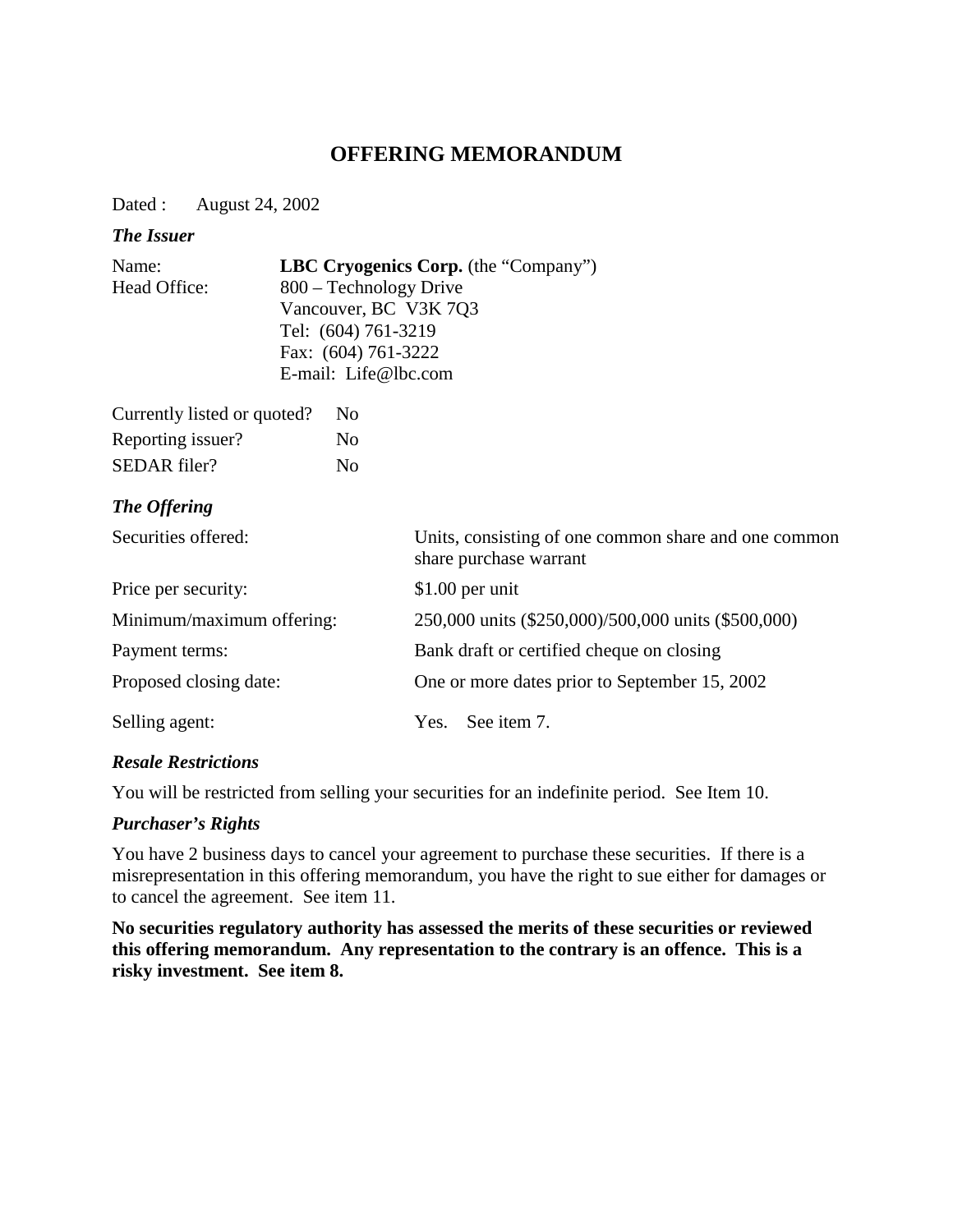# *Item 1 Use of Net Proceeds*

## 1.1 *Net Proceeds*

The net proceeds of the offering and the funds which will be available to us after this offering are as follows:

|               |                                                                           | Assuming min.<br>offering | Assuming max.<br>offering |
|---------------|---------------------------------------------------------------------------|---------------------------|---------------------------|
| Α             | Amount to be raised by this offering                                      | \$250,000                 | \$500,000                 |
| B             | Selling commissions and fees                                              | \$22,500                  | \$45,000                  |
| $\mathcal{C}$ | Estimated offering costs (including legal, accounting, audit,<br>$etc.$ ) | \$13,000                  | \$13,000                  |
| D             | Net Proceeds: $D=A-(B+C)$                                                 | \$214,500                 | \$442,000                 |

# 1.2 *Use of Net Proceeds*

We will use the net proceeds as follows:

| Description of intended use of available funds listed in order of priority.      | <b>Assuming</b><br>min. offering | Assuming max.<br>offering |
|----------------------------------------------------------------------------------|----------------------------------|---------------------------|
| To satisfy working capital deficiency                                            | \$8,227                          | \$8,227                   |
| Complete design of marketing plan                                                | \$5,000                          | \$5,000                   |
| Start distribution of revamped marketing materials                               | \$80,000                         | \$80,000                  |
| Start media campaign                                                             | \$87,000                         | \$87,000                  |
| Start meeting with doctors and other health professionals in B.C.<br>and Toronto | \$34,273                         | \$78,000                  |
| Lease new Vancouver premises and build out and equip                             | <b>Nil</b>                       | \$174,773                 |
| Loan repayment <sup><math>(1)</math></sup>                                       | Nil                              | \$9,000                   |

Note:

The loan repayment is to Firoz Mohtadi, a principal holder of securities of the Company.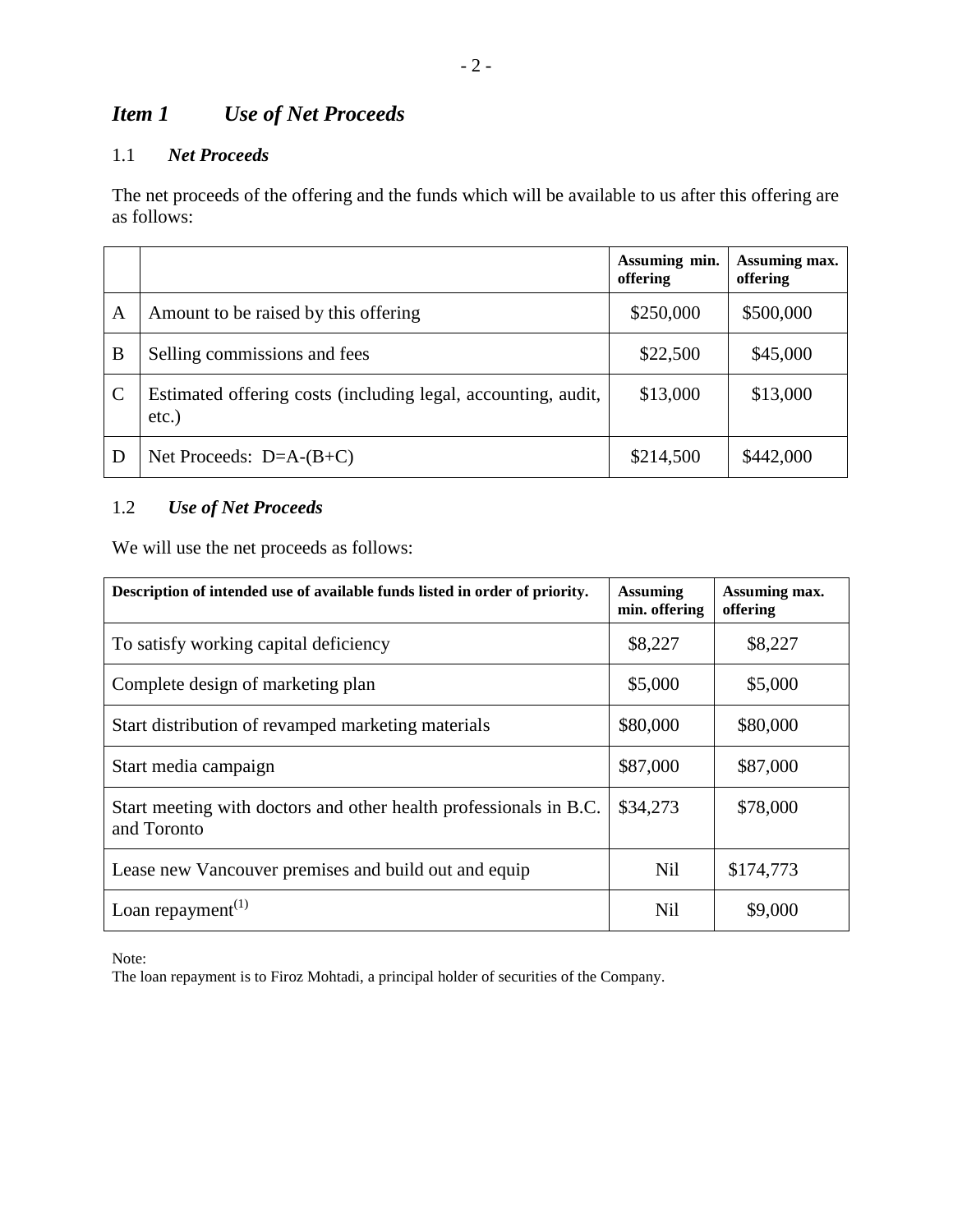#### 1.3 *Reallocation*

We intend to spend the net proceeds as stated. We will reallocate funds only for sound business reasons.

#### 1.4 *Working Capital Deficiency*

As at July 31, 2002, we had a working capital deficiency of \$8,227.

## *Item 2 Business*

#### 2.1 *Structure*

We were originally incorporated under the *Canada Business Corporations Act* on February 21, 1997. On August 19, 1998 we changed our jurisdiction of incorporation to the *Company Act* (British Columbia).

#### 2.2 *Our Business*

#### *Overview*

We collect, process and cryopreserve (freeze) placental and umbilical cord blood ("cord blood") stem cells for private clients.

#### *Stem Cells*

Stem cells are the parent cells which create all of a person's blood cells: red cells that carry oxygen, white cells that fight disease and platelets that help blood to clot. Human stem cells are only available from three sources: bone marrow, the peripheral blood system and the placenta and umbilical cord. To collect stems cells from either the bone marrow or peripheral blood is expensive and risky to the donor. The placenta and umbilical cord of a new born contain a high concentration of stem cells. Collecting stem cells from the placenta and umbilical cord is a simple, non-invasive process and poses no risk to mother or child.

Stem cell transplants are used to treat a wide range of life threatening illnesses, including leukemia, metabolic disorders, immune deficiencies, bone marrow failure and some genetic disorders. Research involving the use of stem cells for other treatments is ongoing.

Storing a person's stem cells at birth ensures a perfect tissue match for that person with no chance of rejection, should the stem cells be required for transplantation. The stem cells may also be a match for siblings or parents.

Storing cord blood stem cells is a form of biological insurance.

#### *Operations*

Our administration office and laboratory are located at 800 – Technology Drive, Vancouver, British Columbia. This is a leased facility covering 1,530 square feet. We estimate that we will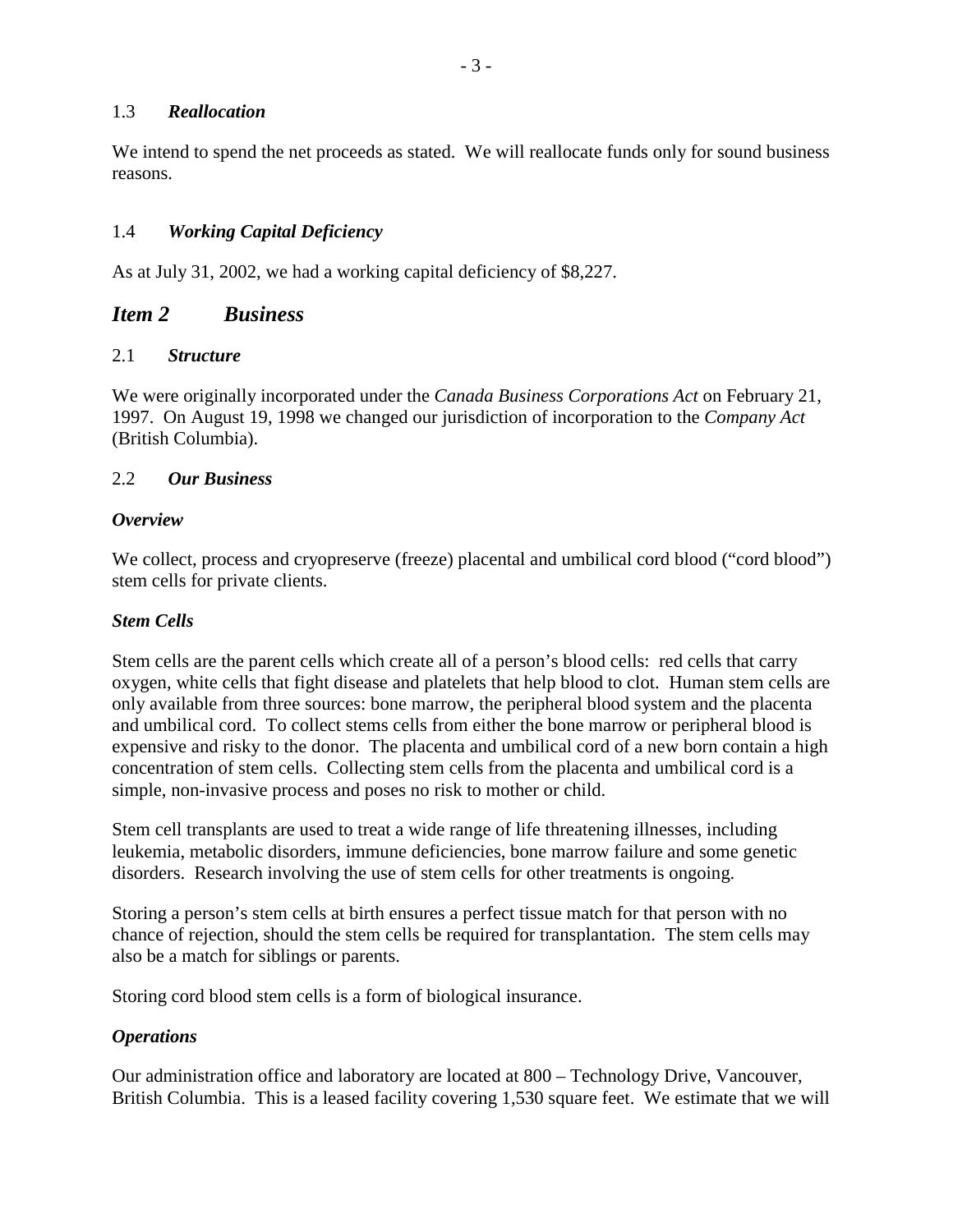require larger premises by January, 2003. We employ 2 full time employees and 4 part-time employees.

We have developed our own protocols and systems for the collection, processing and storage of cord blood.

## *Collection, Processing and Storage of Cord Blood Stem Cells*

The following summarizes the collection and storage of cord blood:

- the expectant mother signs a client agreement with us in advance of her due date
- we provide the expectant mother and her physician with written information as to the collection procedure and a sterile collection kit
- the delivering physician or a midwife draws the blood sample from the umbilical cord or placenta immediately following delivery of the baby
- the sample is returned to us within 36 hours after collection
- the mother and the sample are tested for infectious diseases
- if the infectious disease tests are negative, our technologists process and label the sample and then transfer it to a freezing container which allows storage of the sample in liquid nitrogen at  $-196^{\circ}$ C
- under the client agreement we agree to store the sample for 15 years
- the sample is available exclusively to the client

For each sample, our clients are charged a collection and processing fee of \$850.00 plus an annual storage fee of \$125.00.

We have stored over 800 samples.

#### *Marketing*

Our marketing activities have primarily consisted of the following:

- occasional advertisements in magazines
- articles and editorials in local newspapers
- occasional television interviews on local networks
- distribution of leaflets describing our services to Vancouver area physicians
- establishment of an interactive Internet site (www.lbc.com)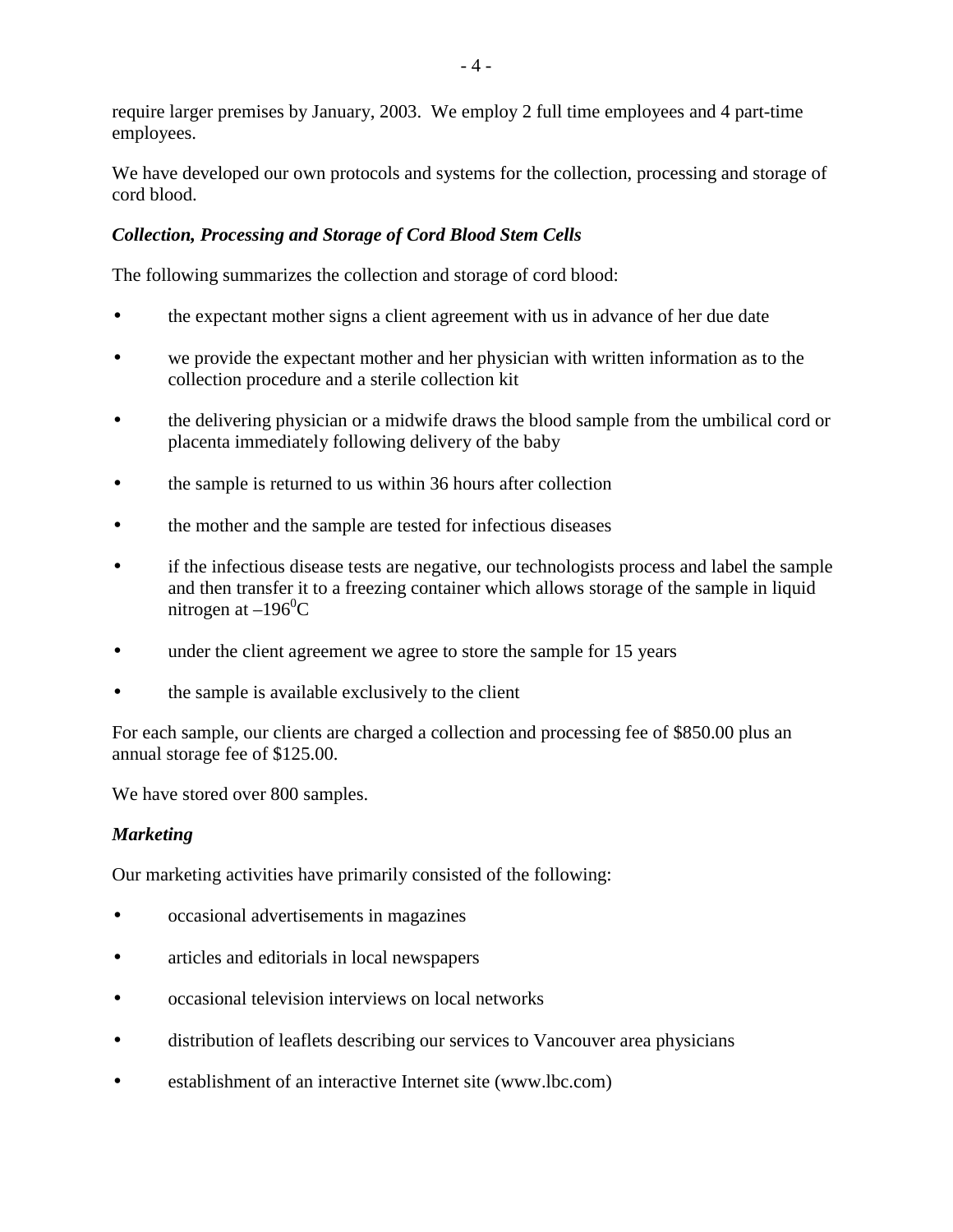• availability of a 24-hour toll free number

Our target markets are expectant parents and their doctors.

## 2.3 *Development of the Business*

Since commencing operations in 1997, the number of samples processed and stored at our facility in Vancouver, British Columbia has steadily increased. Initially, there was little awareness among physicians and expectant parents as to the availability of our service or the benefits of collecting cord blood. The increasing public awareness of the importance of stem cells in treating serious diseases and research in the area of stem cells have had a positive influence on our development.

In May 2002 we purchased additional laboratory processing equipment for \$220,000. This will expand our processing and storage capabilities. The addition of Dr. Leon Markham to our board of directors in October 2001 has expanded the medical expertise available to the Company. Our revenues have continued to increase and our losses have continued to decrease.

## 2.4 *Long Term Objectives*

Our long term objectives are:

- to become profitable on a sustainable basis
- to capture a large share of the private cord blood banking business in Canada
- to expand our cord blood banking into other areas of North America and elsewhere through opening or acquiring additional laboratories
- to license or partner our systems and protocols in those international areas in which operations are more feasible through a local operator
- to expand our core stem cell banking business beyond family private storage to include a complimentary research or biotechnical component

## 2.5 *Short Term Objectives and How We Intend to Achieve Them*

#### *Objectives*

Our business objectives for the next 12 months are:

- to implement a comprehensive marketing plan in Canada, initially focused in British Columbia and Toronto
- to move our Vancouver facility to larger and upgraded premises
- to acquire or open a facility in the greater Toronto area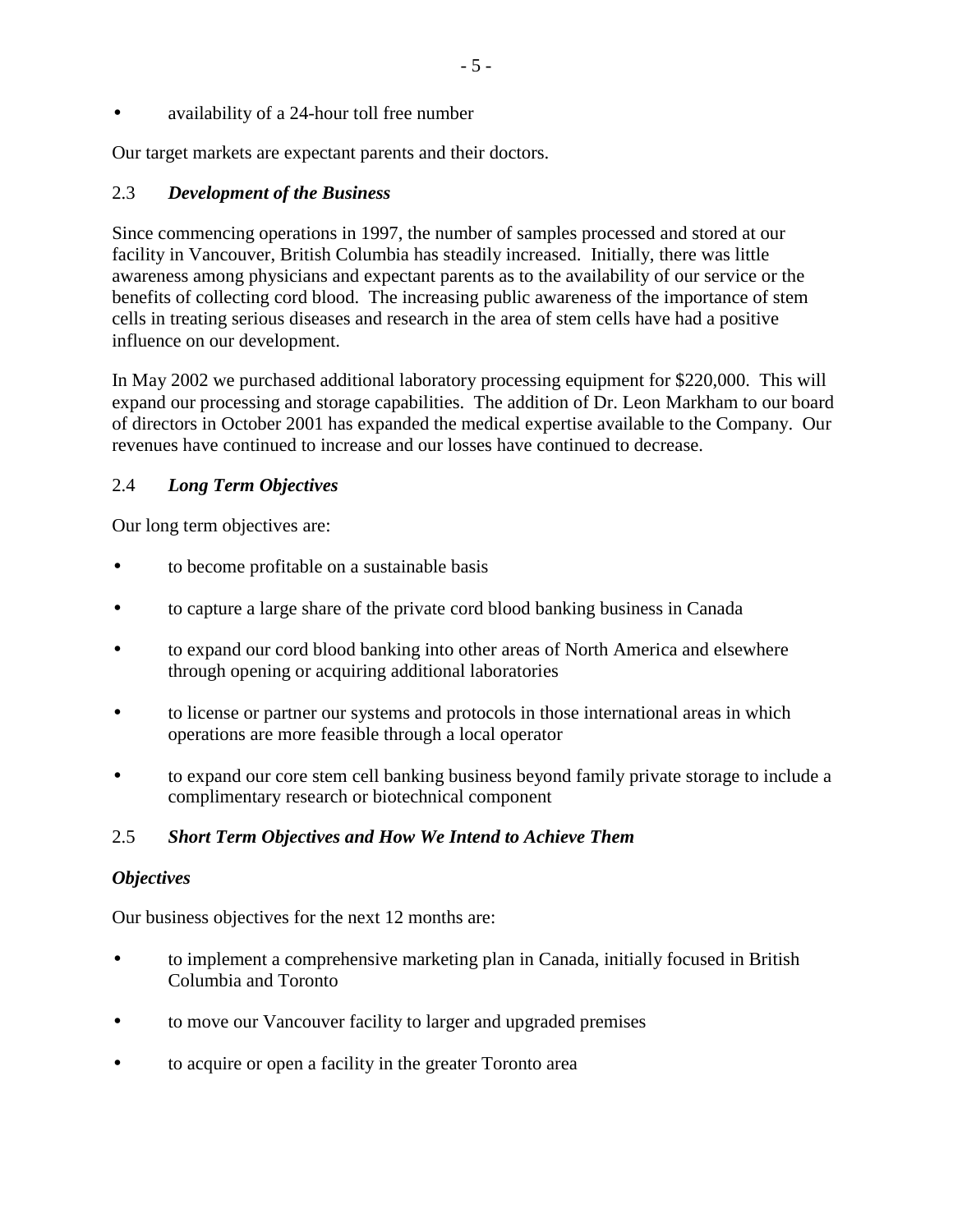• to increase sales by 15% per month following implementation of a comprehensive marketing plan

### *How We Intend to Meet Our 12 Month Objectives*

We intend to do the following to meet our objectives for the next 12 months:

| What we must do and how we will do it                                                                                                                                                            | Target completion date or<br>number of months to<br>complete | Our cost to complete |
|--------------------------------------------------------------------------------------------------------------------------------------------------------------------------------------------------|--------------------------------------------------------------|----------------------|
| complete the design of our marketing plan<br>through consultation with our external<br>marketing consultants                                                                                     | 1 month                                                      | \$5,000              |
| start the distribution of revamped marketing<br>materials - we have engaged a marketing firm<br>and consultant to develop, print and distribute<br>written marketing materials                   | 2 months                                                     | \$80,000             |
| start media campaign - we will contact health<br>care and parenting magazines to place<br>advertisements and news articles                                                                       | 2 months                                                     | \$87,000             |
| start meeting with doctors and other health<br>professionals in B.C. and Toronto - we will<br>hire a marketing co-ordinator and field<br>representatives to conduct a 4 month initial<br>program | 4 months                                                     | \$78,000             |
| appoint a medical advisory board - we will<br>contact medical professionals who have<br>provided referrals and researchers in related<br>fields                                                  | 3 months                                                     | \$5,000              |
| lease new Vancouver premises and build out<br>and equip - we have engaged a leasing agent<br>and have contacted equipment suppliers                                                              | 4 months                                                     | \$400,000            |
| lease, staff and equip Toronto premises - we<br>will engage a leasing agent in Toronto and<br>contact equipment suppliers                                                                        | $\overline{9}$ to 12 months                                  | \$800,000            |

#### 2.6 *Insufficient Proceeds*

The proceeds of this offering will not be sufficient to accomplish all of our business objectives for the next 12 months. There is no assurance that additional financing will be available.

#### 2.7 *Material Agreements*

The following summarizes the material agreements to which we are currently a party and any material agreements with a related party: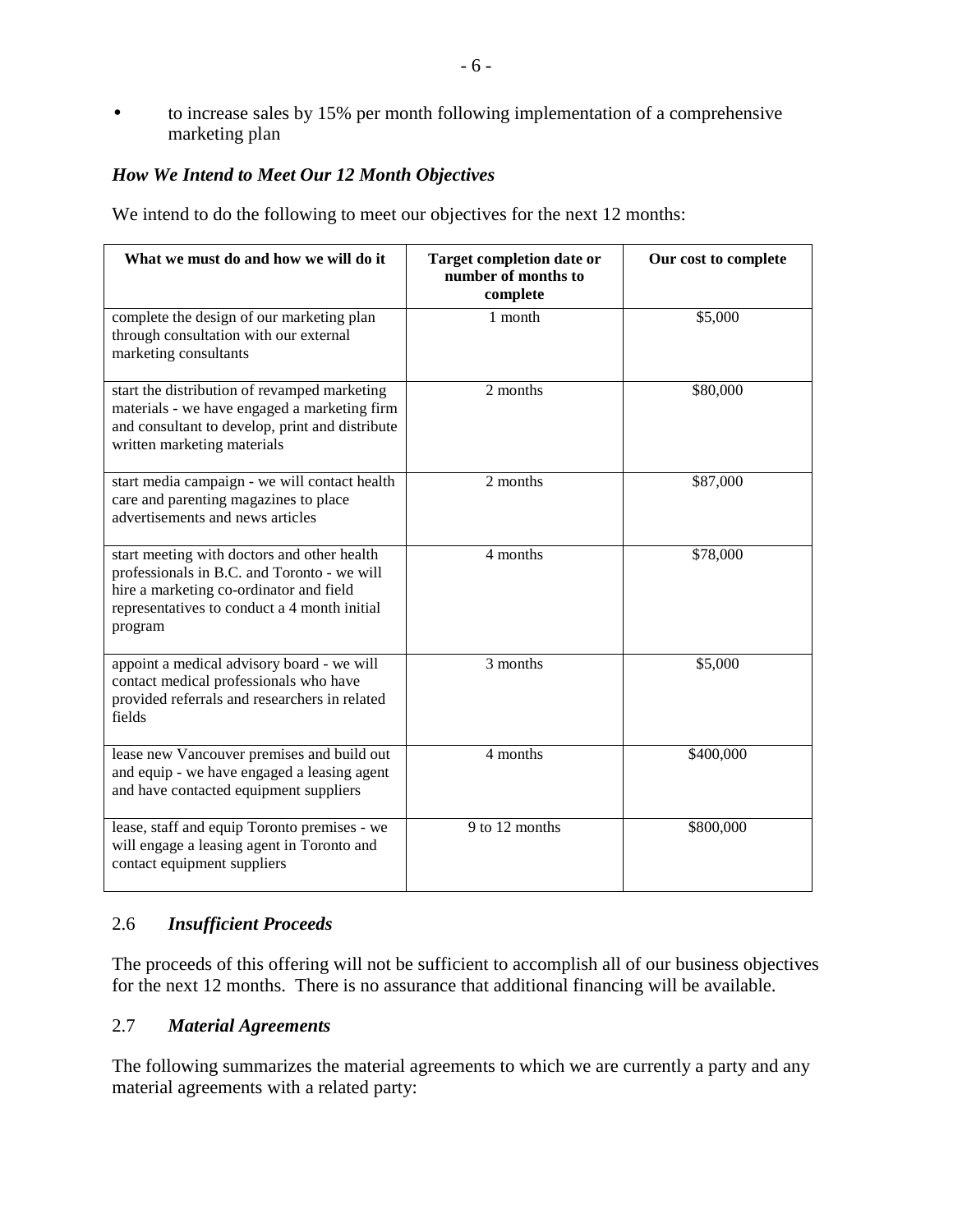1. lease agreement dated December 6, 1997 with RDG Properties Ltd. for our premises at 800 – Technology Drive, Vancouver, B.C. The monthly rate is \$2,400 plus operating costs and taxes. The lease expires on December 6, 2002 and includes an option to renew

for 5 years at market rates. RDG Properties Ltd. is owned by Leon Markham, a director and medical director.

2. escrow agreements dated October 31, 2001 between the Company and each of Piers Axtell, George Westwood, Henry Owens and Leon Markham, which provide that preferred shares held by them cannot be converted into common shares until various dates and may be cancelled if the holder ceases to be actively involved with the Company.

| Holder of<br>preferred shares | Total number<br>of preferred<br>shares held | Number of shares convertible into common shares |                                                 |                                                 |
|-------------------------------|---------------------------------------------|-------------------------------------------------|-------------------------------------------------|-------------------------------------------------|
|                               |                                             | at June 30, 2002                                | during the 12<br>months ending<br>June 30, 2003 | during the 12<br>months ending<br>June 30, 2004 |
| Piers Axtell                  | 2,000,000                                   | 1,000,000                                       | 1,000,000                                       |                                                 |
| George Westwood               | 500,000                                     | 250,000                                         | 250,000                                         |                                                 |
| Henry Owens                   | 250,000                                     | 125,000                                         | 75,000                                          | 50,000                                          |
| Leon Markham                  | 250,000                                     | 75,000                                          | 100,000                                         | 75,000                                          |
| Total                         | 3,000,000                                   | 1,450,000                                       | 1,425,000                                       | 125,000                                         |

- 3. employment contract dated June 8, 1999 between Piers Axtell and the Company. This contract expires on June 8, 2004. Mr. Axtell receives an annual salary of \$65,000 pursuant to the contract.
- 4. in February 2002 we purchased a cryogenic storage unit from Piers Axtell, a director and president. The storage unit was originally purchased by Mr. Axtell in 2000 for \$24,000 and was sold to us for \$26,000.
- 5. on September 18, 2001 we loaned \$16,500 to Henry Owens, a director and treasurer. The loan bears interest at 6% per year and is repayable on demand. As at July 31, 2002, \$16,500 is outstanding on the loan.
- 6. in April, 1999 Firoz Mohtadi, a principal holder of our securities, loaned \$9,000 to the Company for working capital. The loan is repayable on demand and does not bear interest. If the maximum number of units is sold, the loan will be repaid.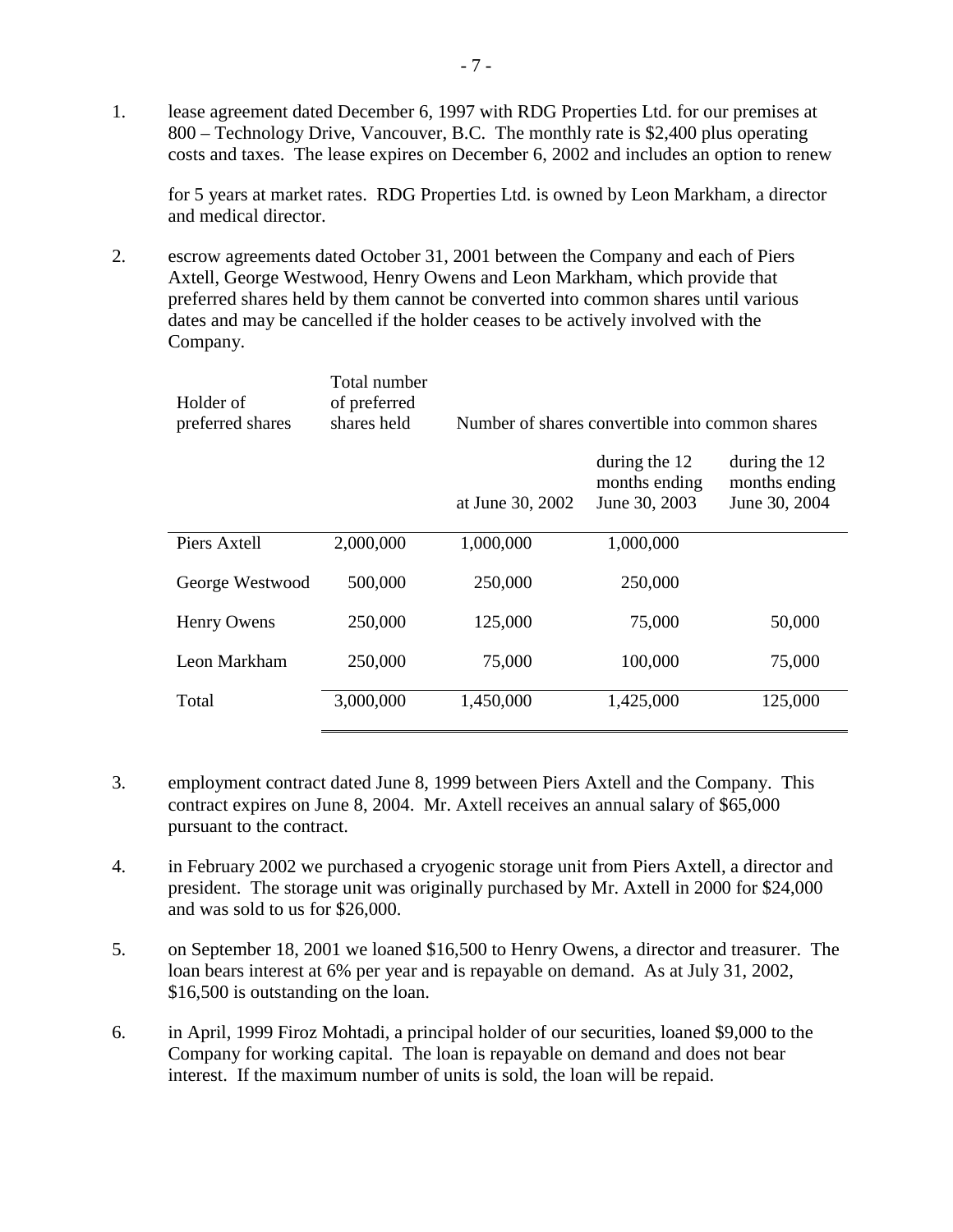7. debenture dated October 15, 2000 issued to Rain Ventures Ltd. evidencing a loan to the Company originally in the principal amount of \$105,000. See item 4.2.

# *Item 3 Directors, Management, Promoters and Principal Holders*

### 3.1 *Compensation and Securities Held*

The following table sets out information about each director, officer and promoter of the Company and each person who directly or indirectly beneficially owns or controls 10% or more of any class of voting securities of the Company (a "principal holder").

| Name and<br>municipality of<br>principal<br>residence | Positions held (e.g.,<br>director, officer,<br>promoter and/or<br>principal holder) and<br>the date of obtaining<br>that position | <b>Compensation paid by</b><br>the Company in the most<br>recently completed<br>financial year (or if the<br>issuer has not completed<br>a financial year, since<br>inception) and the<br>compensation anticipated<br>to be paid in the current<br>financial year | Number, type<br>and percentage<br>of securities of<br>the Company<br>held prior to<br>completion of<br>minimum<br>offering $^{(1)(2)}$ | Number, type<br>and percentage<br>of securities of<br>the Company<br>held after<br>completion of<br>maximum<br>offering $^{(1)(2)}$ |
|-------------------------------------------------------|-----------------------------------------------------------------------------------------------------------------------------------|-------------------------------------------------------------------------------------------------------------------------------------------------------------------------------------------------------------------------------------------------------------------|----------------------------------------------------------------------------------------------------------------------------------------|-------------------------------------------------------------------------------------------------------------------------------------|
| Piers Axtell<br>Seattle, WA                           | Director since March 30,<br>1997; President since<br>April 1, 1998                                                                | \$65,000 for the financial<br>year ended June 30, 2002<br>\$65,000 for the financial<br>year ending June 30, 2003                                                                                                                                                 | 112,004 common<br>shares being<br>4.98%<br>2,000,000<br>preferred shares<br>being 66.23%                                               | 112,004 common<br>shares being<br>4.48%<br>2,000,000<br>preferred shares<br>being 66.23%                                            |
| Henry Owens<br>Vancouver, B.C.                        | Director since May 26,<br>2001; Treasurer since<br>September 18, 2001                                                             | Nil                                                                                                                                                                                                                                                               | 250,000 preferred<br>shares being<br>8.28%                                                                                             | 250,000 preferred<br>shares being<br>8.28%                                                                                          |
| George Westwood<br>Vancouver, B.C.                    | Director since May 26,<br>2001; Secretary since<br>September 18, 2001                                                             | Nil                                                                                                                                                                                                                                                               | 48,697 common<br>shares being<br>2.16%<br>500,000 preferred<br>shares being<br>16.56%                                                  | 48,697 common<br>shares being<br>1.95%<br>500,000 preferred<br>shares being<br>16.56%                                               |
| Leon Markham<br>Vancouver, B.C.                       | Director and Medical<br>Director since October 31,<br>2001                                                                        | Nil                                                                                                                                                                                                                                                               | 250,000 preferred<br>shares being<br>8.28%                                                                                             | 250,000 preferred<br>shares being<br>8.28%                                                                                          |
| Firoz Mohtadi<br>Vancouver, B.C.                      | Principal holder since<br>November 25, 1998                                                                                       | Nil                                                                                                                                                                                                                                                               | 1,000,000<br>common shares<br>being 44.44%                                                                                             | 1,000,000<br>common shares<br>being 40%                                                                                             |

Notes:

(1) The preferred shares are convertible into common shares on a 1 for 1 basis. See item 4.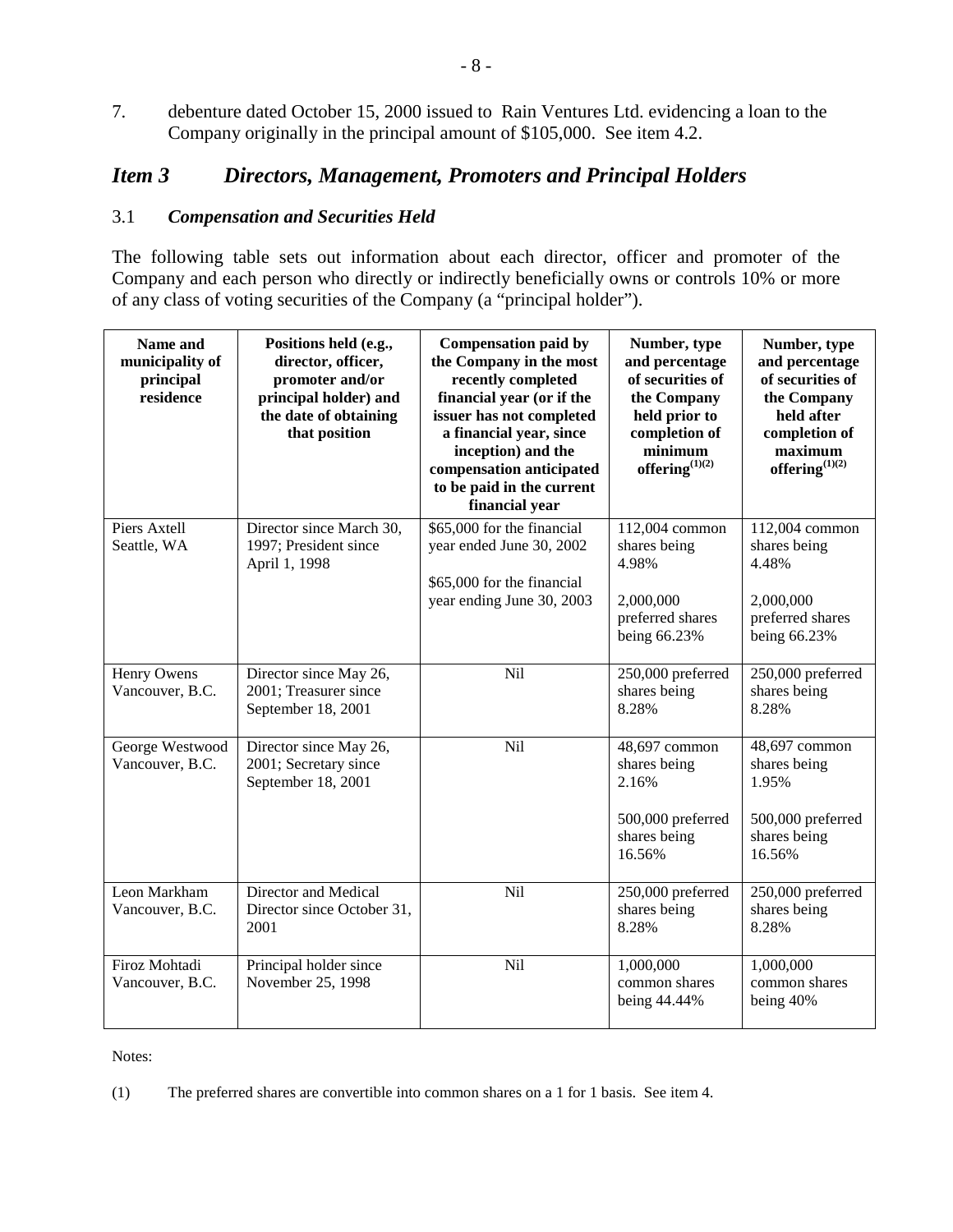(2) The percentages calculated do not include common shares issuable on the exercise of the warrants comprising part of the units or on the conversion of the outstanding special warrants.

#### 3.2 *Management Experience*

The following table, discloses the principal occupations of our directors and senior officers over the past five years.

| <b>Name</b>     | Principal occupations and related experience                                                                                                                                                                                                                                                                                                                                                                                                                                                                                                                                                                                           |
|-----------------|----------------------------------------------------------------------------------------------------------------------------------------------------------------------------------------------------------------------------------------------------------------------------------------------------------------------------------------------------------------------------------------------------------------------------------------------------------------------------------------------------------------------------------------------------------------------------------------------------------------------------------------|
| Piers Axtell    | Piers Axtell currently holds the position of Laboratory Manager at the Federal Blood<br>Services Seattle Center; previously he was the Clinical Laboratory Manager at the<br>Seattle Hospital, WSU Pavilion. Since 1975 he has been involved with a number of<br>laboratories across the United States and Canada in the capacities of instruction,<br>management and quality control specifically in the field of hematology.                                                                                                                                                                                                         |
|                 | Mr. Axtell has a Health Care Management Certificate and is a registered<br>Technologist from the Canadian Society of Laboratory Technologists. Besides his<br>activities as President of the Company, he is a Laboratory Inspector with the<br>Washington State Laboratory Accreditation Program and a Clinical Instructor for the<br>Bachelor of Med Lab Science Program at Washington State University. He is<br>currently near completion of a Masters in Business Administration (Marketing).                                                                                                                                      |
| Henry Owens     | Henry Owens is a 1981 B.A. graduate from Simon Fraser University and has been a<br>Certified Management Accountant since 1986. From 1983 to date he has been<br>employed in a variety of accounting and financial management positions with<br>Vancouver companies in the mining resource industry. He has been a director of<br>companies listed on the TSE, CDNX, and NASD Over-The-Counter markets. Since<br>1989, he has been a director and the secretary treasurer of Pacific Enterprises<br>Corporation, a public company engaged in the manufacture of disposable paper and<br>polyethylene products for the medical industry. |
| George Westwood | George Westwood is a 1983 law graduate from the University of British Columbia.<br>He has practised in Vancouver since 1983 and currently is a partner with Black $\&$<br>White, a firm practising primarily in corporate finance and securities.<br>Mr. Westwood has clients in a wide range of industries and in various geographical<br>locations.                                                                                                                                                                                                                                                                                  |
| Leon Markham    | Dr. Markham is a practising surgeon and medical doctor and holds a Ph.D. from the<br>University of British Columbia, Department of Experimental Medicine. Since 1991,<br>in addition to practising as a medical doctor, Dr. Markham has conducted biomedical<br>research at the University of Toronto, the University of Alberta and Chicago<br>University Hospital, Chicago, Illinois, in the areas of high energy radiation<br>physiology, myocardial function in sepsis and leukocyte-endothelial interaction.                                                                                                                      |

## 3.3 *Penalties, Sanctions and Bankruptcy*

On July 5, 1999 the British Columbia Securities Commission issued a cease trade order against Tosca Resources Ltd. for failing to file its annual financial statements for its financial year ended December 31, 1998. The cease trade order was lifted August 18, 1999 following filing of the financial statements. Henry Owens was a director of Tosca Resources Ltd. from July 18, 1998 to March 3, 2001.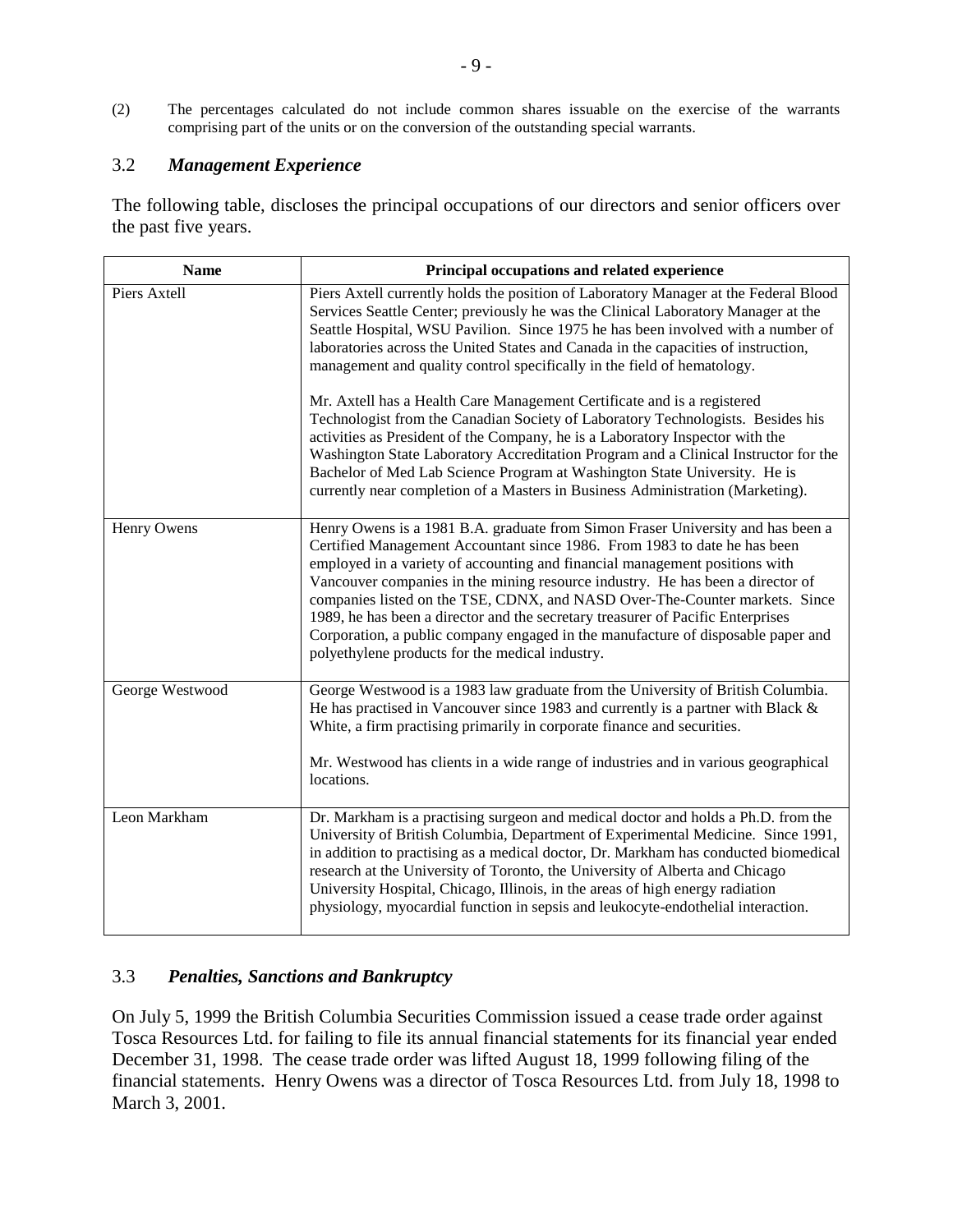# *Item 4 Capital Structure*

#### 4.1 *Share Capital*

| <b>Description of</b><br>security                | <b>Number</b><br>authorized to be<br>issued | <b>Number</b><br>outstanding as<br>at July 31, 2002 | Number outstanding<br>after min. offering | Number outstanding<br>after max. offering |
|--------------------------------------------------|---------------------------------------------|-----------------------------------------------------|-------------------------------------------|-------------------------------------------|
| Common shares                                    | 50,000,000                                  | 2,000,000                                           | 2,250,000                                 | 2,500,000                                 |
| Preferred shares <sup>(1)</sup>                  | 10,000,000                                  | 3,020,000                                           | 3,020,000                                 | 3,020,000                                 |
| Special warrants <sup><math>(2)</math></sup>     | N/A                                         | 1.143.250                                           | 1.143.250                                 | 1.143.250                                 |
| Agent's<br>compensation<br>option <sup>(3)</sup> | N/A                                         | 150,000                                             | 150,000                                   | 150,000                                   |

Notes:

1. The preferred shares votes equally with the common shares. The preferred stock does not participate in the earnings of the Company and participates in the distribution of the assets of the Company upon wind-up or other dissolution at the rate of 0.4% of the amount being distributed per common share. Each share of preferred stock is convertible at the option of the holder into one share of common stock upon payment of an additional \$0.009 per share to the Company.

If the Company gives notice to the holders of outstanding preferred shares that:

- (a) it intends to file a preliminary prospectus in not more than 60 days and not less than 45 days, or
- (b) the preferred shares will have been issued and outstanding for three years in not more than 60 days and not less than 45 days,

then the Company has the right to cancel any preferred shares that have not been converted into common stock on the earlier of:

- (a) the day before the preliminary prospectus is filed, and
- (b) three years after the initial issuance of the preferred shares.
- 2. Each special warrant is convertible into one share of common stock at the option of the holder and will be deemed to have been converted into a common share on the earlier of April 17, 2012 and the fifth day after the day on which a receipt is issued for a final prospectus qualifying the issuance of common shares on exercise or deemed exercise of the special warrants.
- 3. Each compensation option is convertible into one agent's warrant at the option of the holder and will be deemed to have been converted into one agent's warrant on the earlier of April 17, 2003 and the fifth business day after the day on which a receipt is issued for a final prospectus qualifying the issuance of agent's warrants on exercise or deemed exercise of the compensation options.

Each agent's warrant entitles the holder to buy one common share until April 17, 2003 at \$0.40 per share and \$0.46 per share thereafter.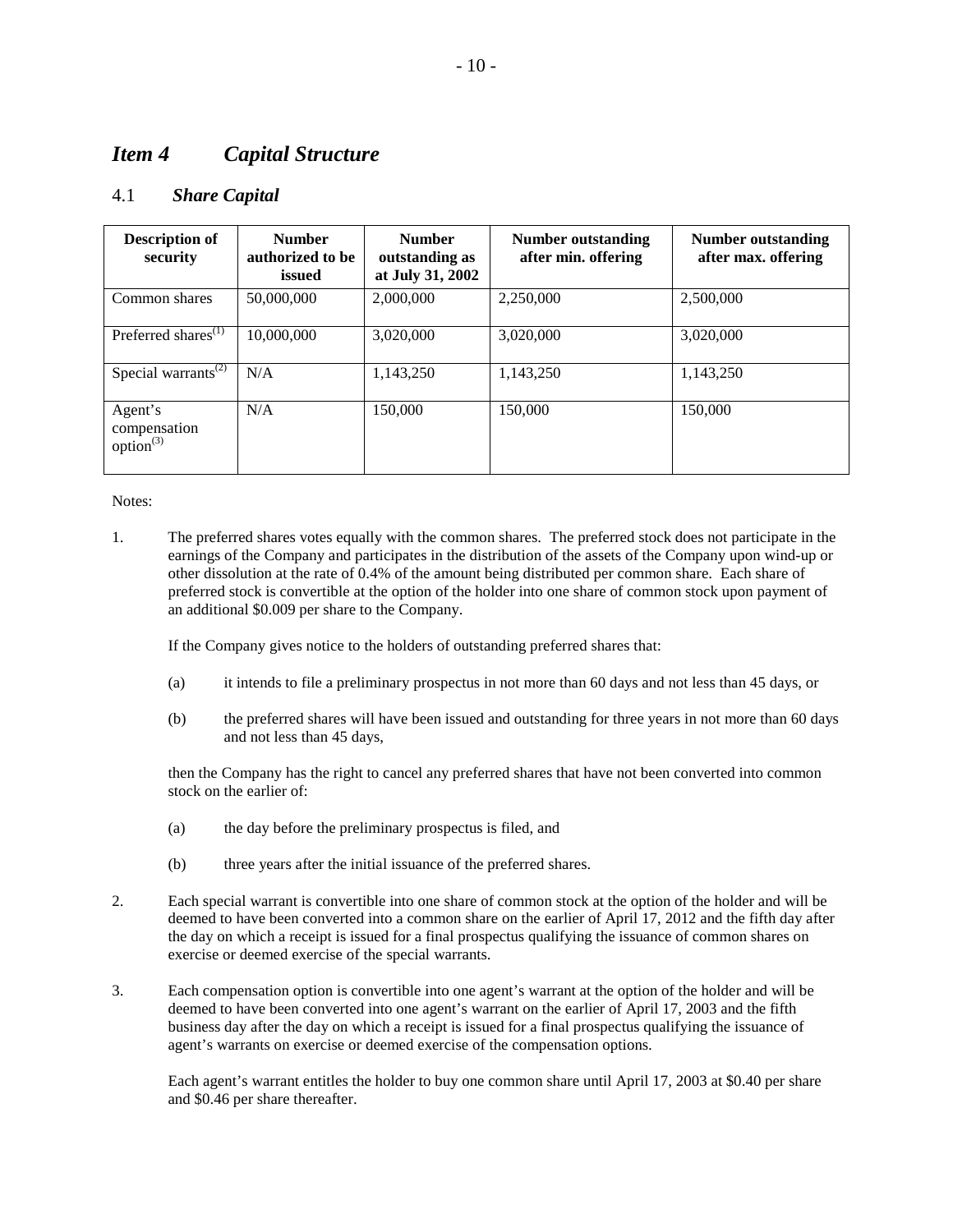### 4.2 *Long Term Debt*

The following table summarizes information about outstanding long term debt of the Company.

| <b>Description</b> | Interest rate                                       | <b>Repayment terms</b>           | Amount outstanding at<br><b>July 31, 2002</b> |
|--------------------|-----------------------------------------------------|----------------------------------|-----------------------------------------------|
| Debenture          | Canadian Imperial Bank of<br>Commerce prime plus 2% | repayable on<br>October 15, 2003 | \$89,000                                      |

Note:

The debenture is secured by a general security agreement on all of the assets and undertaking of the Company.

#### 4.3 *Prior Sales*

During the last 12 months we have issued the following securities:

| Date of issuance | <b>Type of security</b><br>issued  | Number of<br>securities issued | Price per<br>security | <b>Total funds</b><br>received |
|------------------|------------------------------------|--------------------------------|-----------------------|--------------------------------|
| October 3, 2001  | preferred shares                   | 150,000                        | \$0.001               | \$150                          |
| October 31, 2001 | preferred shares                   | 250,000                        | \$0.001               | \$250                          |
| January 15, 2002 | preferred shares                   | 20,000                         | \$0.001               | \$20                           |
| April 17, 2002   | special warrants                   | 1,143,250                      | \$0.40                | \$457,300                      |
| April 17, 2002   | agent's<br>compensation<br>warrant | 150,000                        | nil                   | nil                            |

## *Item 5 Securities Offered*

#### 5.1 *Terms of Securities*

We are offering a minimum of 250,000 and a maximum of 500,000 units, each unit consisting of one common share of the Company and one common share purchase warrant, at a price of \$1.00 per unit.

Each warrant entitles the holder to purchase one common share of the Company for 12 months following closing at an exercise price of \$1.25 per share.

Each common share of the Company is entitled to one vote at a meeting of shareholders. The common shares are not convertible into shares of any other class and are not redeemable or retractable. We have no present intention of paying dividends. Future dividends, if any, will be determined by our directors.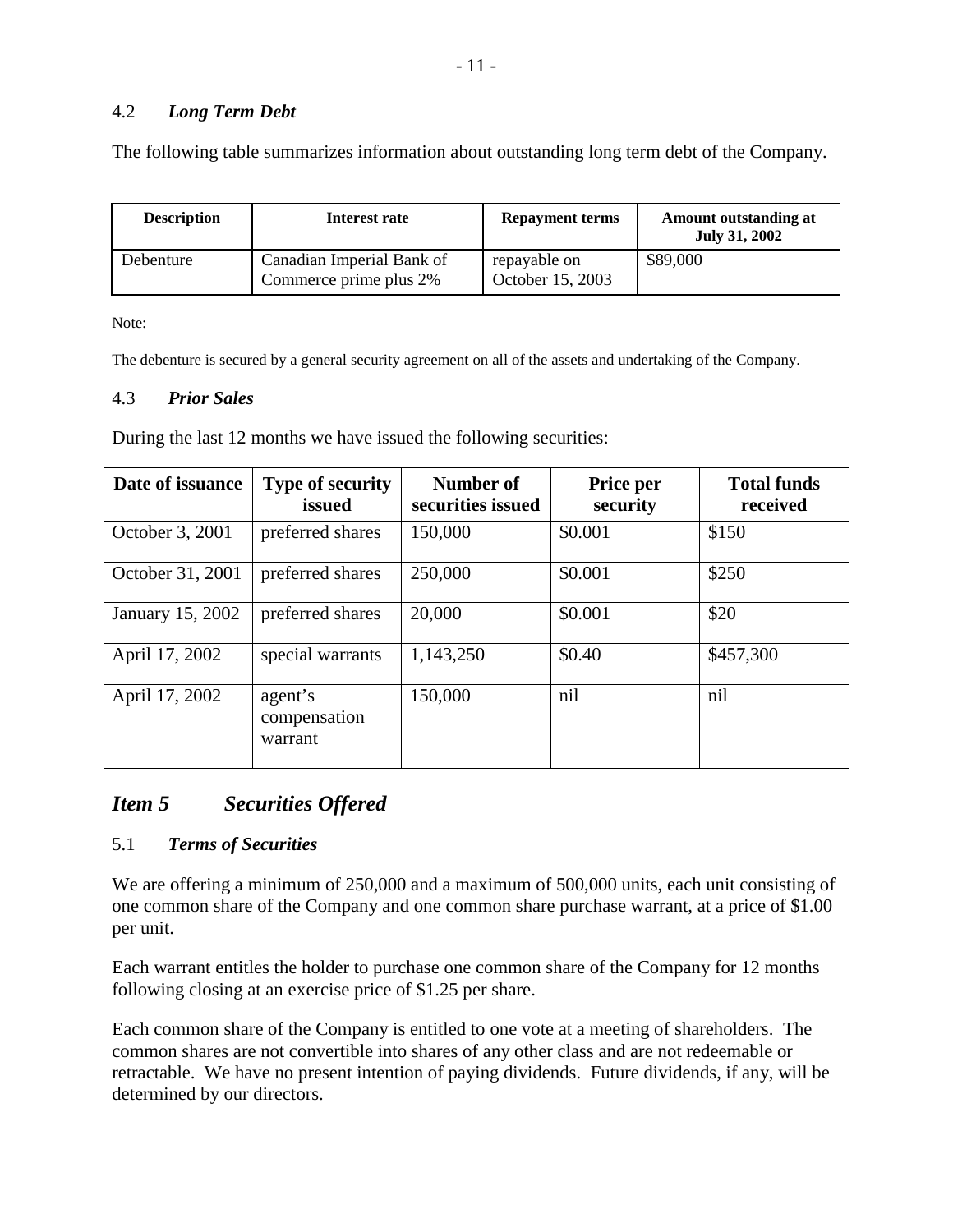#### 5.2 *Subscription Procedure*

You may subscribe for units by returning to us at 800 – Technology Drive, Vancouver, B.C. V3K 7Q3, the following:

- 1. a completed subscription agreement in the form accompanying this offering memorandum
- 2. a completed copy of a Risk Acknowledgement (Form 45-103F3) (also accompanying this offering mememorandum) - you should keep a signed copy of this form.
- 3. a certified cheque or bank draft in the amount of your investment payable to "LBC Cryogenics Corp.".

We will hold your subscription funds in trust until midnight on the second business day after the day on which we received your signed subscription agreement.

The closing of the offering is subject to us receiving subscriptions for at least 250,000 units. If we don't receive subscriptions for this amount by September 15, 2002, we will return all subscription funds promptly.

We reserve the right to accept or reject subscriptions in whole or in part at our discretion and to close the subscription books at any time without notice. Any subscription funds for subscriptions that we do not accept will be returned promptly after we have determined not to accept the funds.

We expect to close the offering prior to September 15, 2002. We may close the offering on an earlier or later date as we may determine.

At the closing of the offering we will deliver to you certificates representing fully paid and non-assessable common shares and warrants, provided the subscription price has been paid in full.

If you are purchasing more than \$10,000 and you live in Alberta, Manitoba, Northwest Territories, Nunavut, Prince Edward Island or Saskatchewan, you must be an eligible investor. To be an eligible investor, an individual must satisfy one of the following tests:

- have net assets, alone or with a spouse, in excess of \$400,000,
- have net income before taxes in excess of \$75,000 in each of the two most recent years and reasonably expect to exceed that income level in the current year,
- have net income before taxes combined with that of a spouse in excess of \$125,000 in each of the two most recent years and reasonably expect to exceed that income level in the current year, or
- have obtained advice on the suitability of the investment from an investment dealer registered under the securities legislation of the jurisdiction where the individual is resident.

This is not an exhaustive list. There are different tests for corporations, trusts, partnerships and estates. There are different tests for family members, friends and business associates of the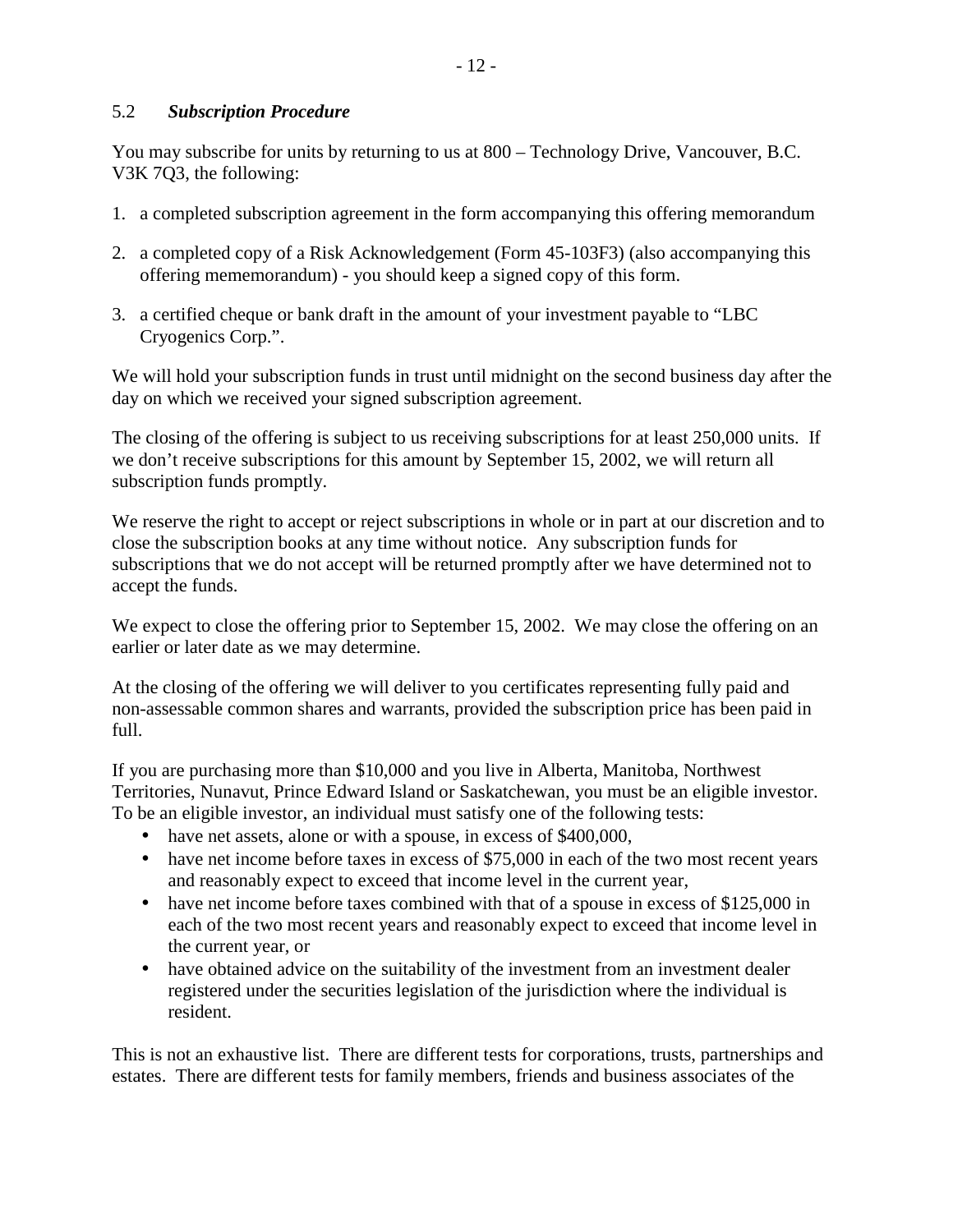directors, officers and control persons of the issuer. If you are not certain you qualify as an eligible investor, please contact the Company for assistance.

# *Item 6 Income Tax Consequences and RRSP Eligibility*

You should consult your own professional advisers to obtain advice on the tax consequences that apply to you.

Not all securities are eligible for investment in a registered retirement savings plan (RRSP). You should consult your own professional advisers to obtain advice on the RRSP eligibility of these securities.

# *Item 7 Compensation Paid to Sellers and Finders*

We have agreed to pay to persons who locate and introduce investors to the Company cash finder's fees equal to 9% of the gross proceeds of this offering. Directors, officers and employees of the Company will not be paid finder's fees. If the maximum offering is sold through persons entitled to a finder's fee, the maximum aggregate finder's fee will be \$45,000.

# *Item 8 Risk Factors*

## *Our securities are speculative*

The purchase of units is highly speculative. You should buy them only if you are able to bear the risk of the entire loss of your investment and have no need for immediate liquidity in your investment. An investment in the units should not constitute a major portion of your portfolio. You should consult your own independent advisors as to the tax, business and legal considerations regarding an investment in our securities.

## *Because there is no market for our securities, you may not be able to sell your securities*

You may never be able to sell your securities and recover any part of your investment, unless we are able to complete a subsequent public offering or we are able to sell the Company for cash or merge with a public company.

## *Value of securities of the company*

We determined the price of the units arbitrarily. The price bears no relationship to earnings, book value or other valuation criteria.

## *We have limited operating history*

We have experienced losses in all fiscal periods since inception. Our accumulated deficit is \$528,217 as at June 30, 2002. There is no assurance that we will be able to achieve and maintain profitable operations.

## *We will need to raise additional capital*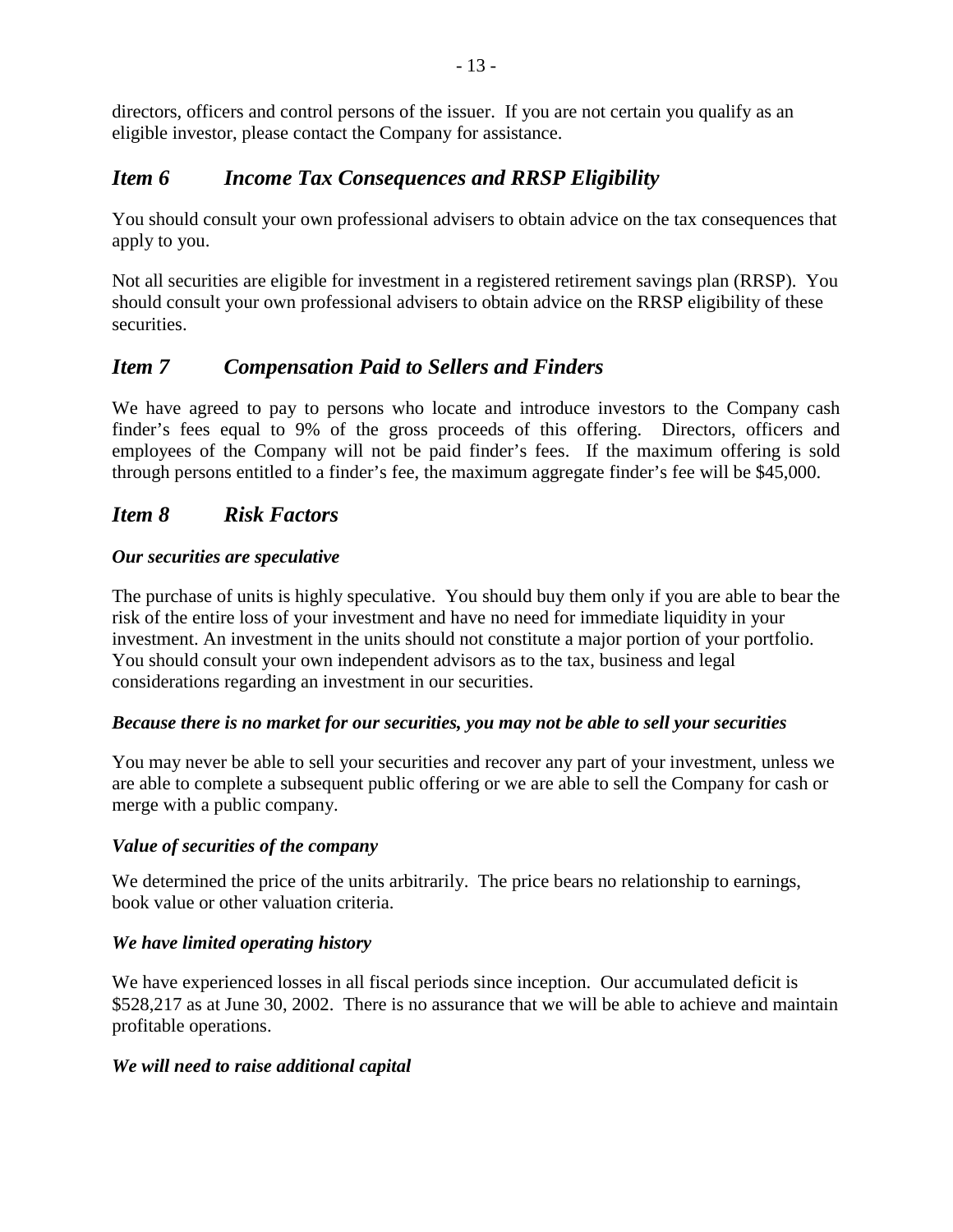There is no assurance that our sales will continue to increase or even maintain current levels. Even if we sell all the units, we anticipate that we will need additional working capital to significantly expand our operations as part of our strategy to increase operating profits. There is no assurance that we will be able to obtain additional financing on reasonable terms or at all. If we raise additional capital through equity, existing stockholders will experience dilution. If we are unable to raise additional financing when needed, we may be unable to grow or maintain our then current level of business operations.

### *We may not be able to compete successfully*

As the market for our services is new and evolving, it is difficult to predict the size of the market, its future rate of growth, if any, or the level of prices the market will pay for our services. There are at least 5 companies in North America that provide services similar to ours. We expect competition in the market to increase because there are few barriers to entry. We will be competing with established businesses that have longer operating histories, and greater financial resources, management experience and market share than we have. There is no assurance that we will be able to compete or capture adequate market share. We will not remain profitable if we cannot compete successfully with other businesses.

### *We depend on the services of a key employee, whose knowledge of stem cell banking would be difficult to replace*

Our success depends substantially on the services of Piers Axtell. Our business may be harmed if we lose his services and we are not able to attract and retain a qualified replacement.

## *Management of growth*

We anticipate rapid growth and plan to capitalize on this growth. Our future operating results will depend on our management's ability to manage this anticipated growth, hire and retain qualified employees, properly generate revenues and control expenses. A decline in the growth rate of revenues without a corresponding reduction in expense growth could have a material adverse effect on our business, results of operations, cash flows and financial condition.

#### *We may need to change the manner in which we conduct our business if government regulation increases or changes*

There are currently few laws or regulations that specifically regulate umbilical cord blood banking in Canada. Laws and regulations may be adopted in the future, however, that could have a material adverse impact on our business.

## *Item 9 Reporting Obligations*

The Company is not a reporting issuer in British Columbia. As a shareholder of the Company you will receive audited financial statements annually and unaudited interim financial statements on a half yearly basis in accordance with the *Company Act* (British Columbia). You will also be given notice of and entitled to attend general meetings of the holders of outstanding common shares of the Company in accordance with the *Company Act* (British Columbia).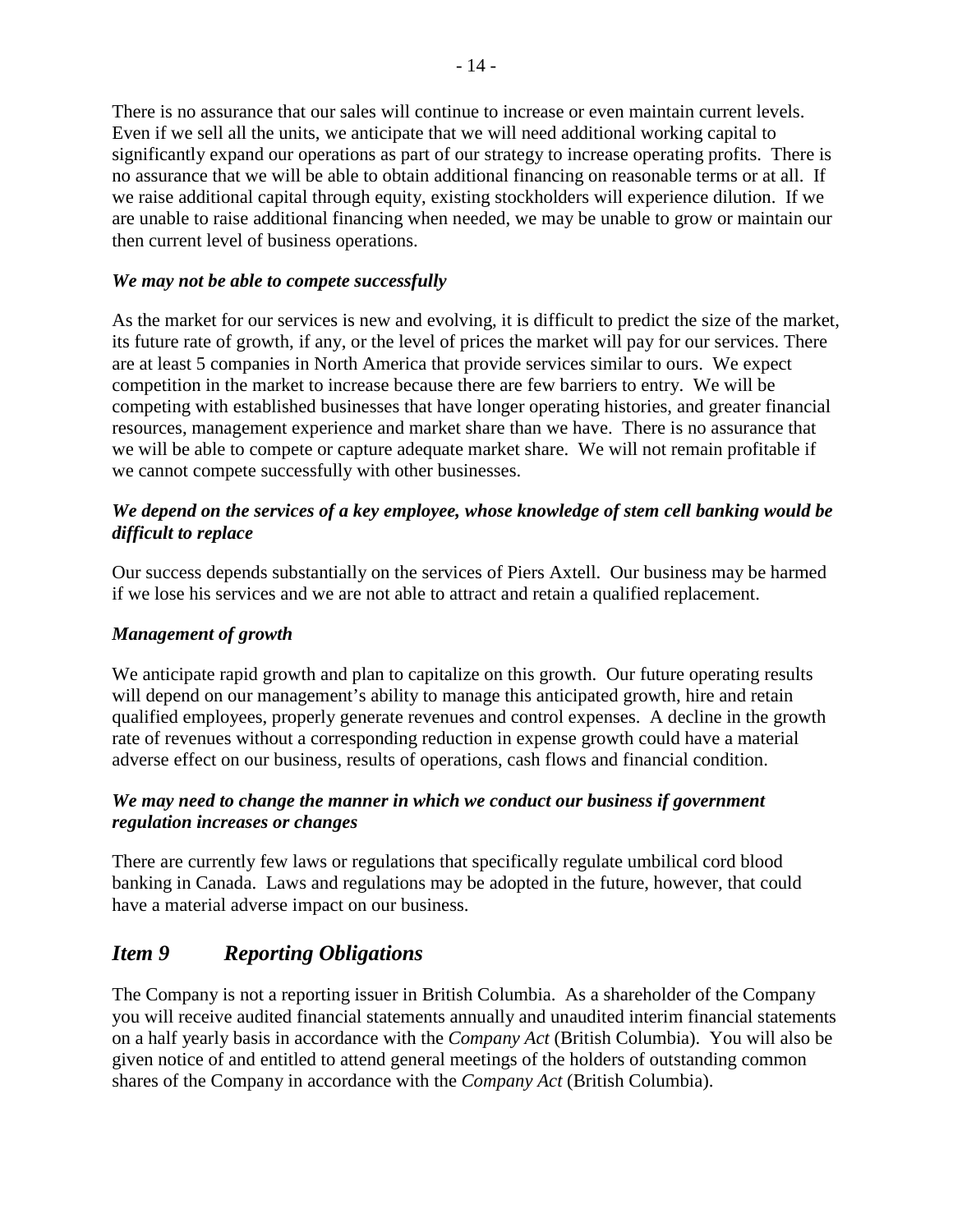# *Item 10 Resale Restrictions*

These securities will be subject to a number of resale restrictions, including a restriction on trading. Until the restriction on trading expires, you will not be able to trade the securities unless you comply with an exemption from the prospectus and registration requirements under securities legislation.

Unless permitted under securities legislation, you cannot trade the securities before the earlier of the date that is 12 months and a day after the date the Company:

- 1. becomes a reporting issuer in the Canadian province or territory in which you reside, or
- 2. first becomes a reporting issuer in Alberta, British Columbia, Manitoba, Nova Scotia, Ontario, Quebec or Saskatchewan and a SEDAR filer.

For purchasers in Manitoba, you must not trade the securities without the prior written consent of the regulator in Manitoba unless

- (a) the Company has filed a prospectus with the regulator in Manitoba with respect to the securities you have purchased and the regulator in Manitoba has issued a receipt for that prospectus, or
- (b) you have held the securities for at least 12 months.

The regulator in Manitoba will consent to your trade if the regulator is of the opinion that to do so is not prejudicial to the public interest.

# *Item 11 Purchaser's Rights*

If you purchase these securities you will have certain rights, some of which are described below. For information about your rights you should consult a lawyer:

- 1. **Two Day Cancellation Right** You can cancel your agreement to purchase the securities. To do so, you must send a notice to us by midnight on the 2nd business day after you sign the agreement to buy these securities.
- 2. **Statutory Rights of Action in the Event of a Misrepresentation** If you reside in B.C., if there is a misrepresentation in this offering memorandum, you have a statutory right to sue:
	- (a) the Company to cancel your agreement to buy these securities, or
	- (b) for damages against the Company, every person who was a director of the Company at the date of the offering memorandum, the Chief Executive Officer and the Chief Financial Officer.

This statutory right to sue is available to you whether or not you relied on the misrepresentation. However, there are various defences available to the persons or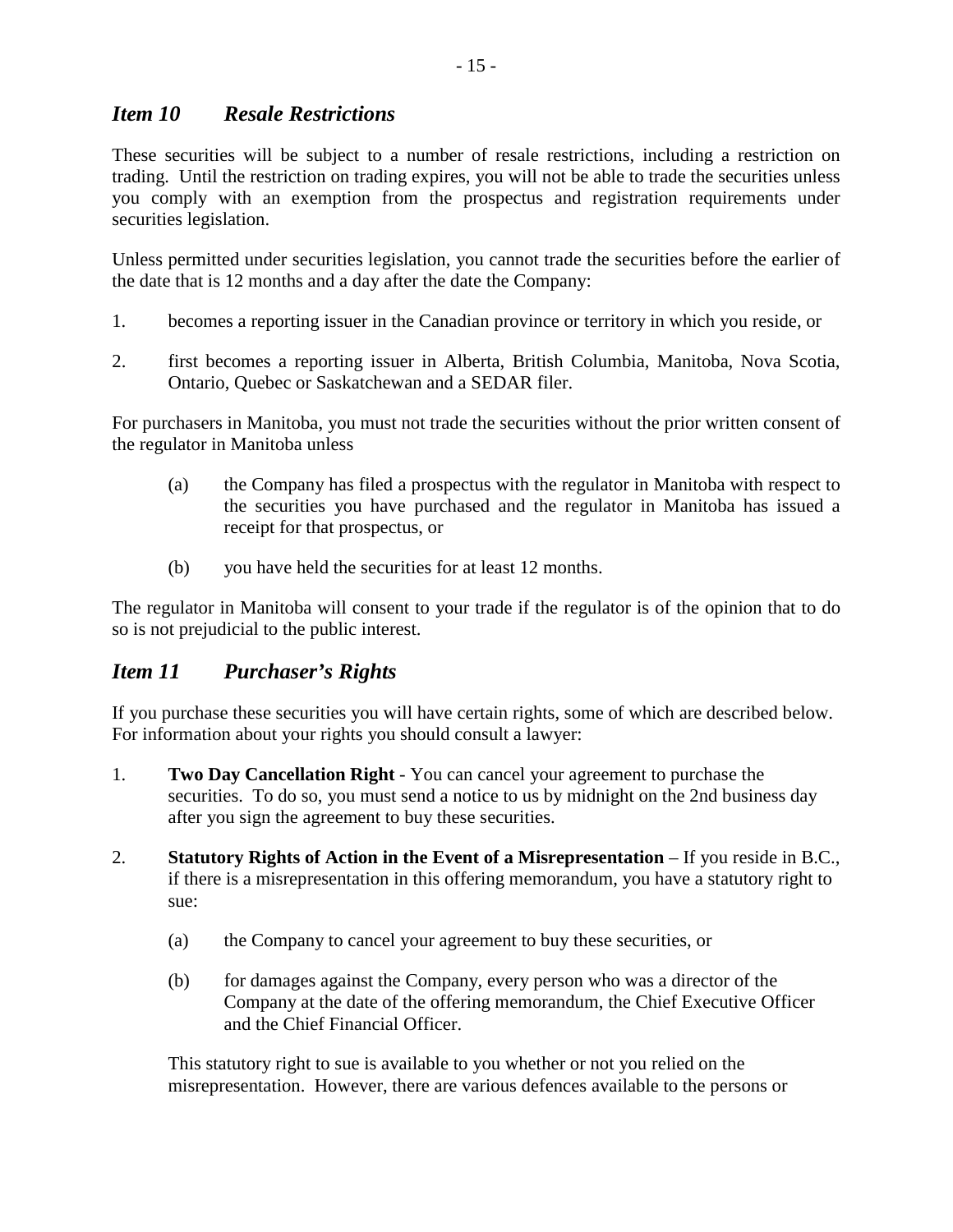companies that you have a right to sue. In particular, they have a defence if you knew of the misrepresentation when you purchased the securities.

If you intend to rely on the rights described in (a) or (b) above, you must do so within strict time limitations. You must commence your action to cancel the agreement within 180 days after you signed the agreement to purchase the securities. You must commence your action for damages within the earlier of 180 days after learning of the misrepresentation or 3 years after you signed the agreement to purchase the securities.

- 3. **Contractual Rights of Action in the Event of a Misrepresentation** If there is a misrepresentation in this offering memorandum, you have a contractual right to sue the Company:
	- (a) to cancel your agreement to buy these securities, or
	- (b) for damages.

 This contractual right to sue is available to you whether or not you relied on the misrepresentation. However, in an action for damages, the amount you may recover will not exceed the price that you paid for your securities and will not include any part of the damages that the Company proves does not represent the depreciation in value of the securities resulting from the misrepresentation. The Company has a defence if it proves that you knew of the misrepresentation when you purchased the securities.

 If you intend to rely on the rights described in (a) or (b) above, you must do so within strict time limitations. You must commence your action to cancel the agreement within 180 days after you signed the agreement to purchase the securities. You must commence your action for damages within the earlier of 180 days after learning of the misrepresentation and 3 years after you signed the agreement to purchase the securities.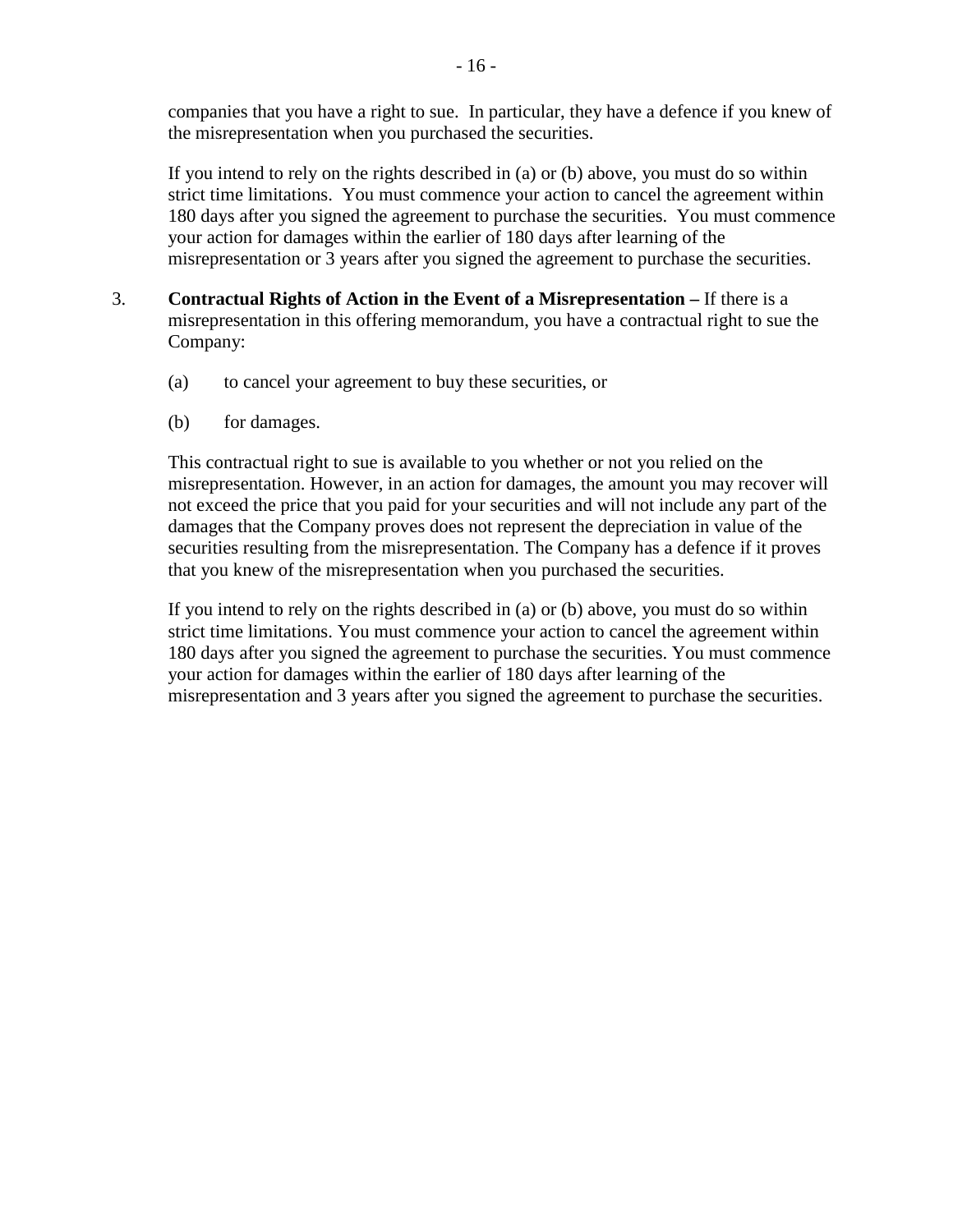*Financial Statements* 

*Years ended June 30, 2002 and 2001*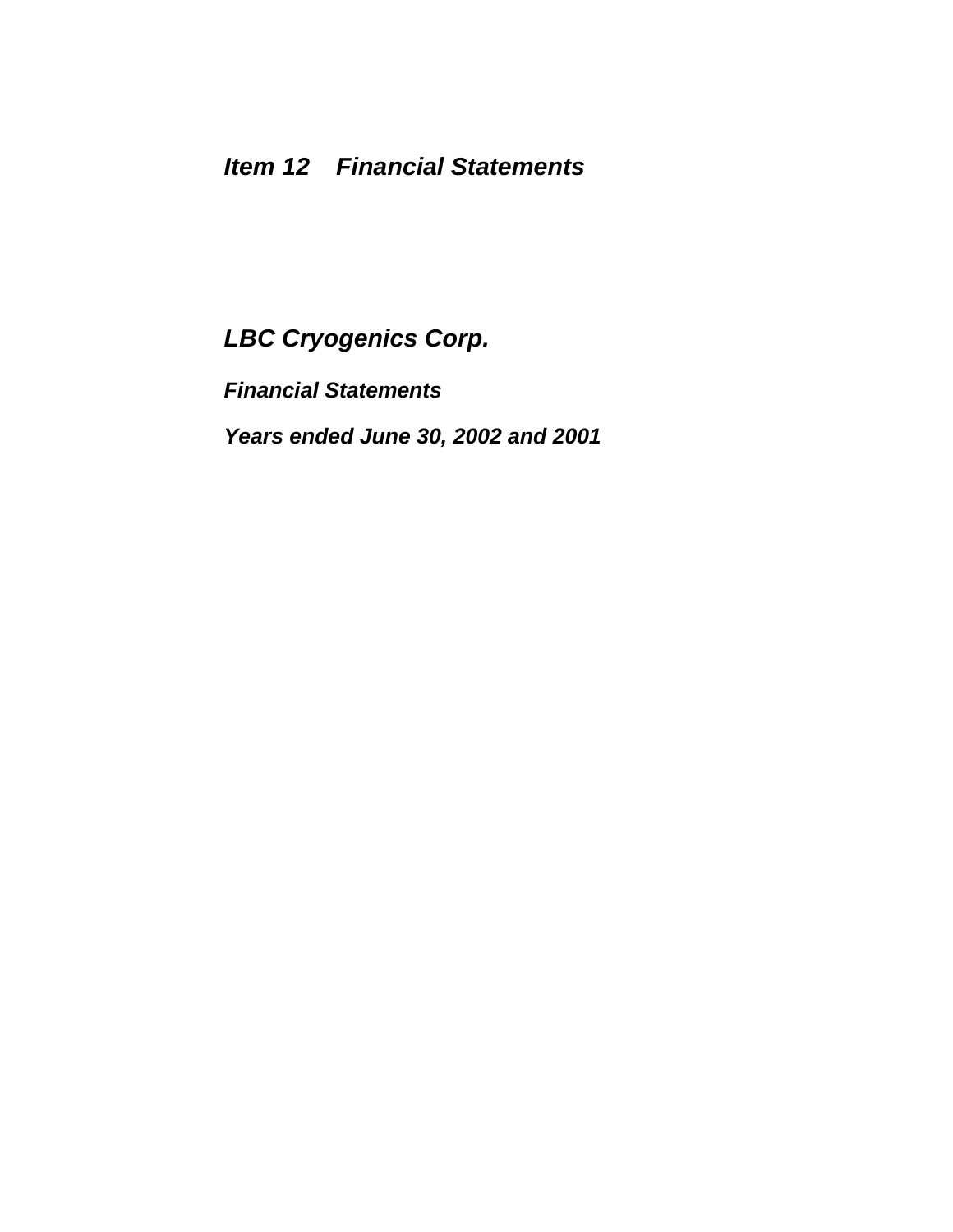#### **AUDITORS' REPORT**

To the Directors of LBC Cryogenics Corp.

We have audited the balance sheets of LBC Cryogenics Corp. as at June 30, 2002 and 2001 and the statements of operations and deficit and cash flows for the years then ended. These financial statements are the responsibility of the company's management. Our responsibility is to express an opinion on these financial statements based on our audits.

We conducted our audits in accordance with Canadian generally accepted auditing standards. Those standards require that we plan and perform an audit to obtain reasonable assurance whether the financial statements are free of material misstatement. An audit includes examining, on a test basis, evidence supporting the amounts and disclosures in the financial statements. An audit also includes assessing the accounting principles used and significant estimates made by management, as well as evaluating the overall financial statement presentation.

In our opinion, these financial statements present fairly, in all material respects, the financial position of the company as at June 30, 2002 and 2001 and the results of its operations and cash flows for the years then ended in accordance with Canadian generally accepted accounting principles. As required by the *Company Act* (British Columbia), we report that, in our opinion, these principles have been applied on a consistent basis.

(signed) *"Tique, Baup & Co."* 

Vancouver, Canada Chartered Accountants

August 2, 2002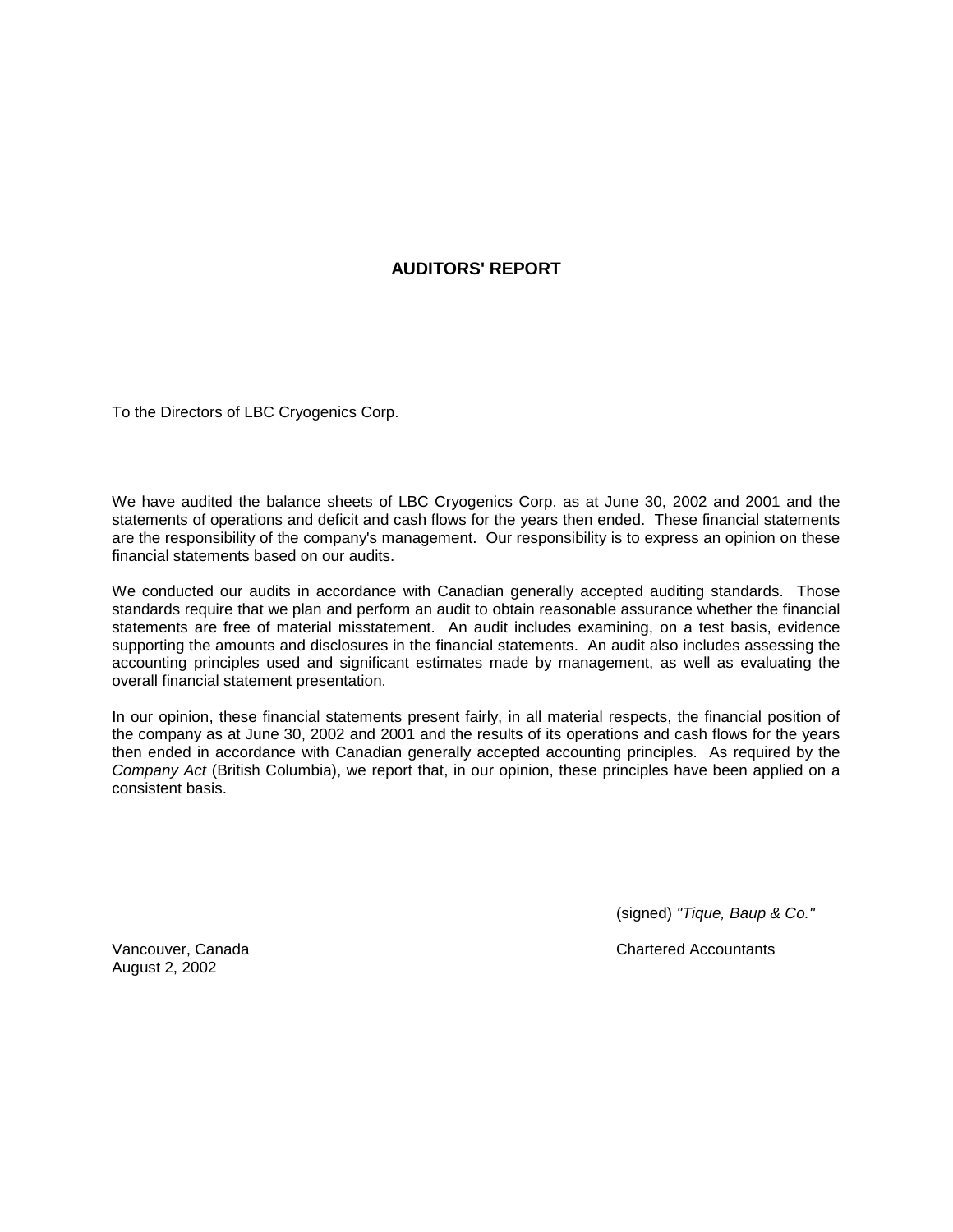# *LBC Cryogenics Corp. Balance Sheets*

|                                                                                      | <b>June 30,</b><br>2002<br>\$             | <b>June 30,</b><br>2001<br>\$ |
|--------------------------------------------------------------------------------------|-------------------------------------------|-------------------------------|
| <b>ASSETS</b>                                                                        |                                           |                               |
| <b>Current Assets</b>                                                                |                                           |                               |
| Cash and cash equivalents<br>Accounts receivable                                     | 96,930                                    | 563                           |
| Prepaid expenses                                                                     | 5,743<br>2,671                            | 4,446<br>3,218                |
| <b>Total Current Assets</b>                                                          | 105,344                                   | 8,227                         |
| Loan Receivable from Related Party (note 3)                                          | 16,500                                    |                               |
| <b>Capital Assets (note 4)</b>                                                       | 335,273                                   | 94,562                        |
| <b>Total Assets</b>                                                                  | 457,117                                   | 102,789                       |
| <b>LIABILITIES</b>                                                                   |                                           |                               |
| <b>Current Liabilities</b>                                                           |                                           |                               |
| <b>Bank overdraft</b>                                                                |                                           | 1,896                         |
| Accounts payable and accrued liabilities                                             | 39,808                                    | 31,848                        |
| Loan payable to related party (note 5)<br>Current portion of long-term debt (note 6) | 9,000<br>16,000                           | 9,000<br>16,000               |
| Unearned revenue                                                                     | 35,352                                    | 24,558                        |
| <b>Total Current Liabilities</b>                                                     | 100,160                                   | 83,302                        |
| Long-Term Debt (note 6)                                                              | 73,000                                    | 89,000                        |
| <b>Total Liabilities</b>                                                             | 173,160                                   | 172,302                       |
| SHAREHOLDERS' EQUITY                                                                 |                                           |                               |
| <b>Share Capital (note 7)</b>                                                        |                                           |                               |
| Authorized                                                                           |                                           |                               |
| - 50,000,000 common shares without par value                                         |                                           |                               |
| - 10,000,000 preferred shares without par value                                      |                                           |                               |
| Issued and outstanding<br>$-2,000,000$ common shares                                 | 425,350                                   | 425,350                       |
| - 3,020,000 preferred shares (2001 - 2,600,000)                                      | 3,020                                     | 2,600                         |
| Special warrants                                                                     | 383,804                                   |                               |
| <b>Total Share Capital</b>                                                           | 812,174                                   | 427,950                       |
| <b>Deficit</b>                                                                       | (528, 217)                                | (497,463)                     |
| <b>Net Shareholders' Equity (Deficiency)</b>                                         | 283,957                                   | (69, 513)                     |
| <b>Total Liabilities and Shareholders' Equity</b>                                    | 457,117                                   | 102,789                       |
|                                                                                      | <b>Continuance of Operations (note 1)</b> |                               |

#### **APPROVED BY THE BOARD OF DIRECTORS**

| (signed) "Piers Axtell" |  |
|-------------------------|--|
| Director                |  |

(signed) *"Henry Owens"* 

Director

The accompanying notes are an integral part of these financial statements.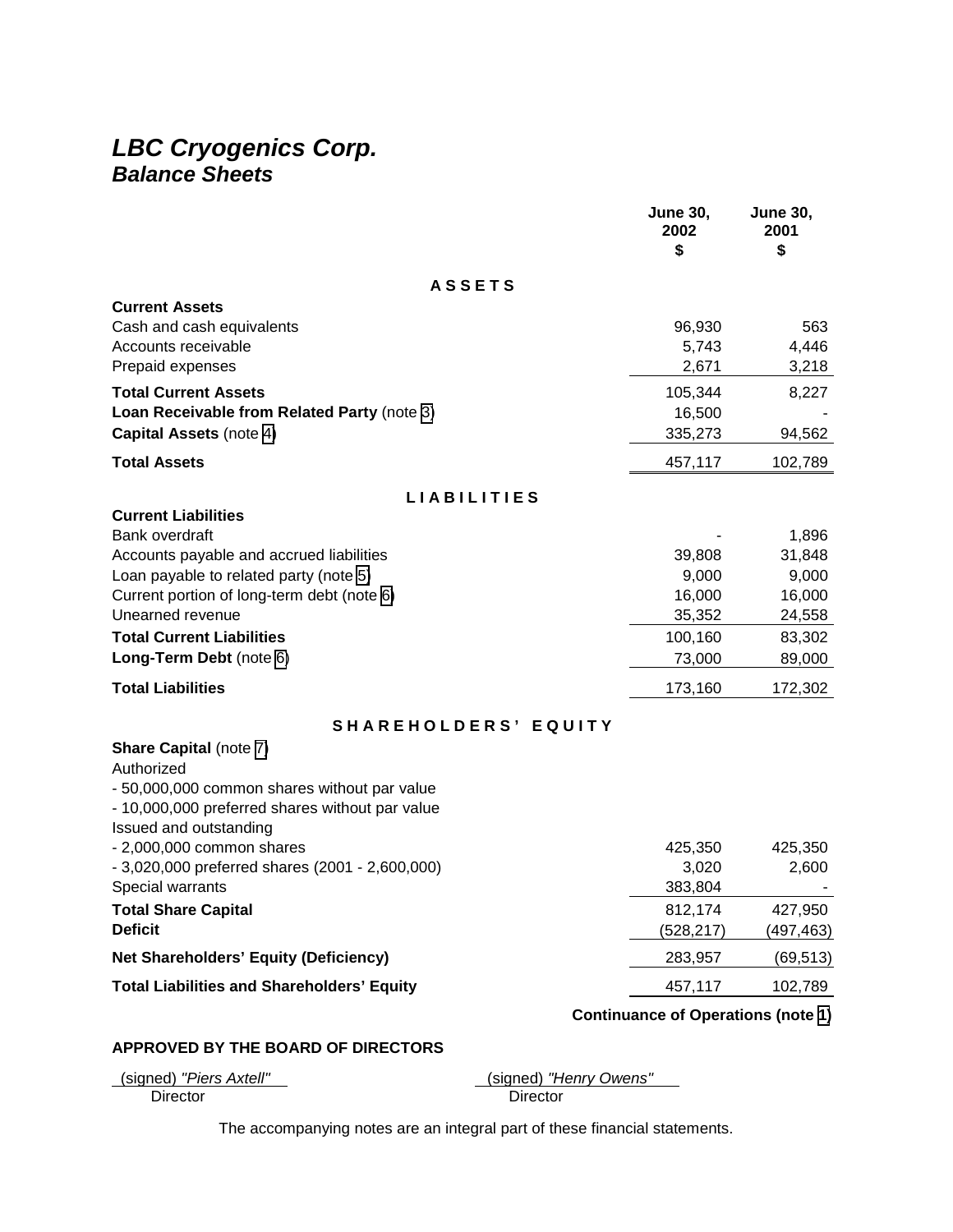# *LBC Cryogenics Corp. Statements of Operations and Deficit*

|                                                                                                                                                                                                                                                                           | Year ended<br><b>June 30,</b><br>2002<br>\$                                                                | Year ended<br><b>June 30,</b><br>2001<br>\$                                                            |
|---------------------------------------------------------------------------------------------------------------------------------------------------------------------------------------------------------------------------------------------------------------------------|------------------------------------------------------------------------------------------------------------|--------------------------------------------------------------------------------------------------------|
| <b>Revenue</b>                                                                                                                                                                                                                                                            | 238,955                                                                                                    | 160,585                                                                                                |
| <b>Expenses</b>                                                                                                                                                                                                                                                           |                                                                                                            |                                                                                                        |
| <b>Operating expenses</b>                                                                                                                                                                                                                                                 |                                                                                                            |                                                                                                        |
| <b>Supplies</b><br>Sample processing<br>Delivery costs<br>Other                                                                                                                                                                                                           | 28,718<br>9,263<br>7,696<br>6,256                                                                          | 19,305<br>5,428<br>6,558<br>6,087                                                                      |
| Total operating expenses                                                                                                                                                                                                                                                  | 51,933                                                                                                     | 37,378                                                                                                 |
| <b>General and administrative expenses</b>                                                                                                                                                                                                                                |                                                                                                            |                                                                                                        |
| Administration and office<br>Depreciation and amortization<br>Insurance<br>Interest on long-term debt<br>Marketing<br>Professional fees<br>Rent<br>Telephone<br>Wages, salaries and consulting fees<br>Total general and administrative expenses<br><b>Total Expenses</b> | 12,464<br>11,383<br>9,056<br>7,440<br>15,013<br>10,232<br>37,965<br>3,997<br>110,226<br>217,776<br>269,709 | 11,242<br>9,280<br>7,942<br>6,308<br>4,956<br>1,734<br>40,994<br>3,982<br>99,368<br>185,806<br>223,184 |
| <b>Net Loss</b>                                                                                                                                                                                                                                                           | 30,754                                                                                                     | 62,599                                                                                                 |
| Deficit, Beginning of Year                                                                                                                                                                                                                                                | 497,463                                                                                                    | 434,864                                                                                                |
| Deficit, End of Year                                                                                                                                                                                                                                                      | 528,217                                                                                                    | 497,463                                                                                                |
| Weighted Average Number of Common Shares Outstanding                                                                                                                                                                                                                      | 2,000,000                                                                                                  | 2,000,000                                                                                              |
| <b>Net Loss per Common Share</b>                                                                                                                                                                                                                                          | 0.015                                                                                                      | 0.031                                                                                                  |

The accompanying notes are an integral part of these financial statements.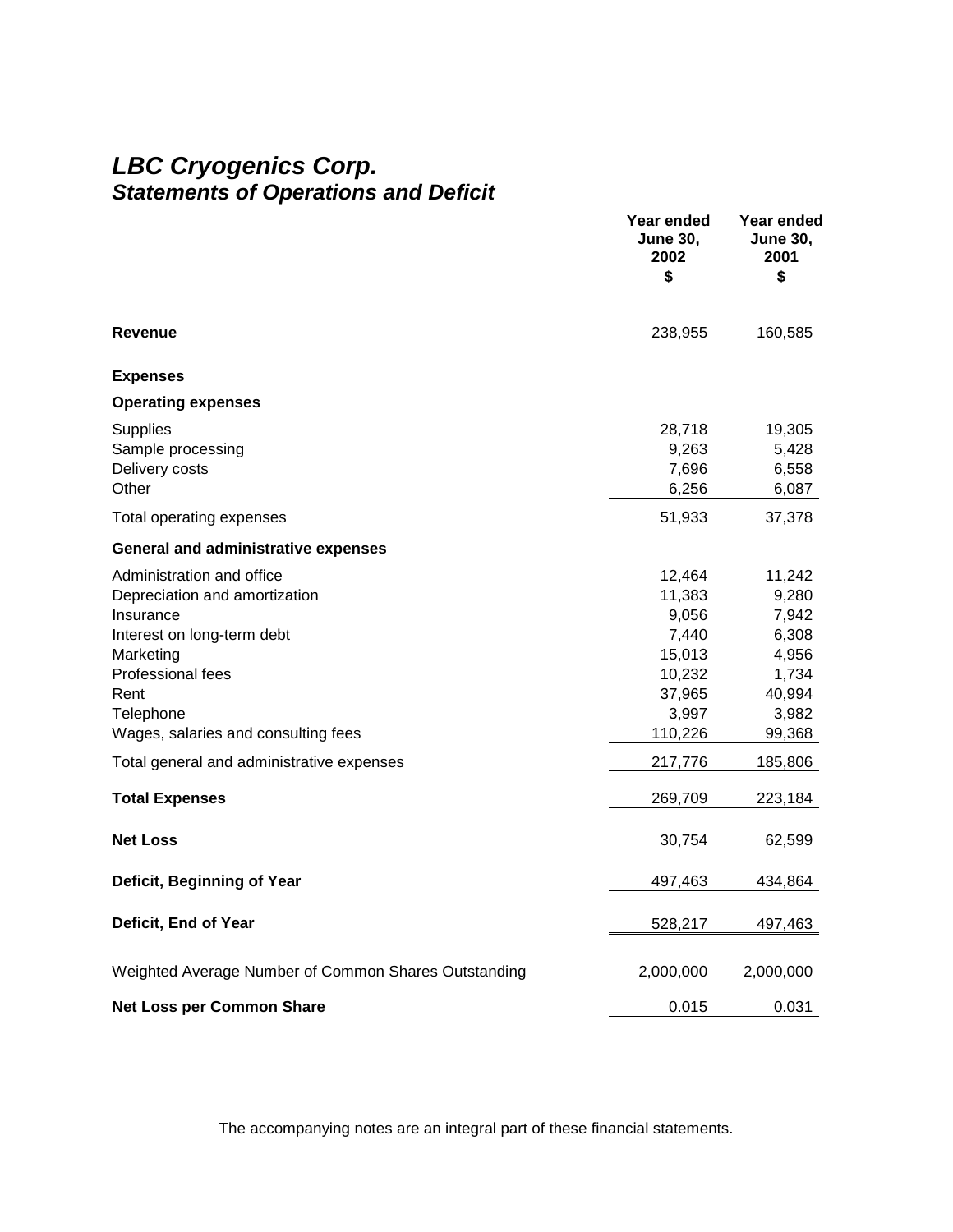# *LBC Cryogenics Corp. Statements of Cash Flows*

|                                                                                                    | Year ended<br><b>June 30,</b><br>2002<br>\$ | Year ended<br><b>June 30,</b><br>2001<br>\$ |
|----------------------------------------------------------------------------------------------------|---------------------------------------------|---------------------------------------------|
| <b>Operating Activities</b>                                                                        |                                             |                                             |
| Net loss                                                                                           | (30, 754)                                   | (62, 599)                                   |
| Adjustments to reconcile net loss to net cash flows from<br>operating activities:                  |                                             |                                             |
| - depreciation and amortization                                                                    | 11,383                                      | 9,280                                       |
| - (increase) decrease in accounts receivable                                                       | (1,297)                                     | 2,037                                       |
| - decrease (increase) in prepaid expenses<br>- increase (decrease) in accounts payable and accrued | 547                                         | (1,000)                                     |
| liabilities                                                                                        | 7,960                                       | (57, 570)                                   |
| - increase in unearned revenue                                                                     | 10,794                                      | 8,373                                       |
| <b>Net Cash Flows from Operating Activities</b>                                                    | (1, 367)                                    | (101, 479)                                  |
| <b>Investing Activities</b>                                                                        |                                             |                                             |
| Purchase of capital assets                                                                         | (252,094)                                   | (4,976)                                     |
| Loan to related party                                                                              | (16, 500)                                   |                                             |
| <b>Total Cash Flows from Investing Activities</b>                                                  | (268, 594)                                  | (4,976)                                     |
| <b>Financing Activities</b>                                                                        |                                             |                                             |
| Proceeds from sale of special warrants                                                             | 457,300                                     |                                             |
| Special warrant issuance costs                                                                     | (73, 496)                                   |                                             |
| Proceeds from sale of preferred shares                                                             | 420                                         | 100                                         |
| Long-term debt (repayments) proceeds                                                               | (16,000)                                    | 105,000                                     |
| (Decrease) increase in bank overdraft                                                              | (1,896)                                     | 1,896                                       |
| <b>Net Cash Flows from Financing Activities</b>                                                    | 366,328                                     | 106,996                                     |
| <b>Increase in Cash and Cash Equivalents</b>                                                       | 96,367                                      | 541                                         |
| Cash and Cash Equivalents at the Beginning of the Year                                             | 563                                         | 22                                          |
| Cash and Cash Equivalents at the End of the Year                                                   | 96,930                                      | 563                                         |
|                                                                                                    |                                             |                                             |
| <b>Interest Paid</b>                                                                               | 8,408                                       |                                             |

The accompanying notes are an integral part of these financial statements.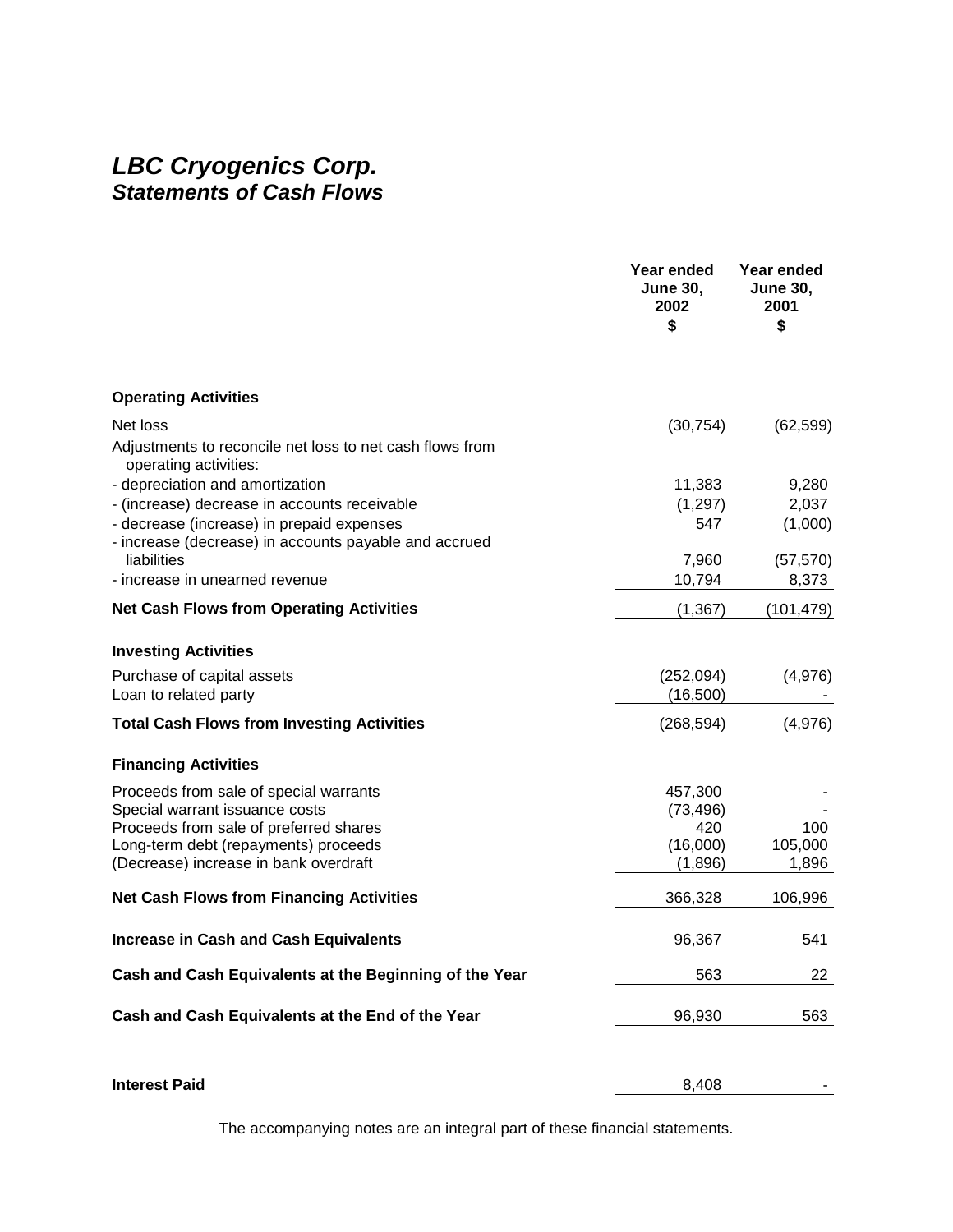### <span id="page-21-0"></span>*Notes to the Financial Statements June 30, 2002 and 2001*

#### **1. Operations and Basis of Presentation**

The company is a British Columbia company that operates a private cryogenic facility in Vancouver, British Columbia, dedicated to the collection, processing and cryopreservation of umbilical cord blood stem cells.

The company has experienced losses in all fiscal periods since its inception and has an accumulated deficit of \$528,217 at June 30, 2002. Its ability to continue as a going-concern is dependent upon its ability to achieve profitability and fund any additional losses it may incur. These financial statements are prepared on a going-concern basis, which implies that the company will realize its assets and discharge its liabilities in the normal course of business. These financial statements do not reflect adjustments to the carrying value of assets and liabilities that would be necessary if the company were unable to achieve and maintain profitable operations.

#### **2. Significant Accounting Policies**

**General Principles** - These financial statements have been prepared in Canadian dollars and in accordance with Canadian generally accepted accounting principles.

**Currency and Foreign Exchange** - The functional currency of the company is the Canadian dollar. Monetary assets and liabilities denominated in another currency are translated at year-end exchange rates. Other balance sheet items denominated in another currency are translated at the rates of exchange in effect at the time the items arose. Revenue and expenses are translated at the exchange rates in effect at the time of the transaction. Gains and losses arising from fluctuations in exchange rates are included in operations for the year.

**Use of Estimates** - The preparation of financial statements in conformity with generally accepted accounting principles requires management to make estimates and assumptions that affect the reported amounts of assets and liabilities and disclosure of contingent assets and liabilities at the date of the financial statements and the reported amounts of revenue and expenses during the reporting period. Actual results could differ from those estimates.

**Cash and Cash Equivalents** - Cash and cash equivalents are defined as cash on hand, demand deposits and short-term, highly liquid investments that are readily convertible to known amounts of cash within ninety days of deposit.

**Financial Instruments** - The company has various financial instruments, including cash and cash equivalents, accounts receivable, loan receivable from related party, bank overdraft, accounts payable and accrued liabilities, loan payable to related party and long-term debt. The fair values of these financial instruments other than the loan payable to related party, approximate their carrying values. The fair value of the loan payable to related party is not determinable.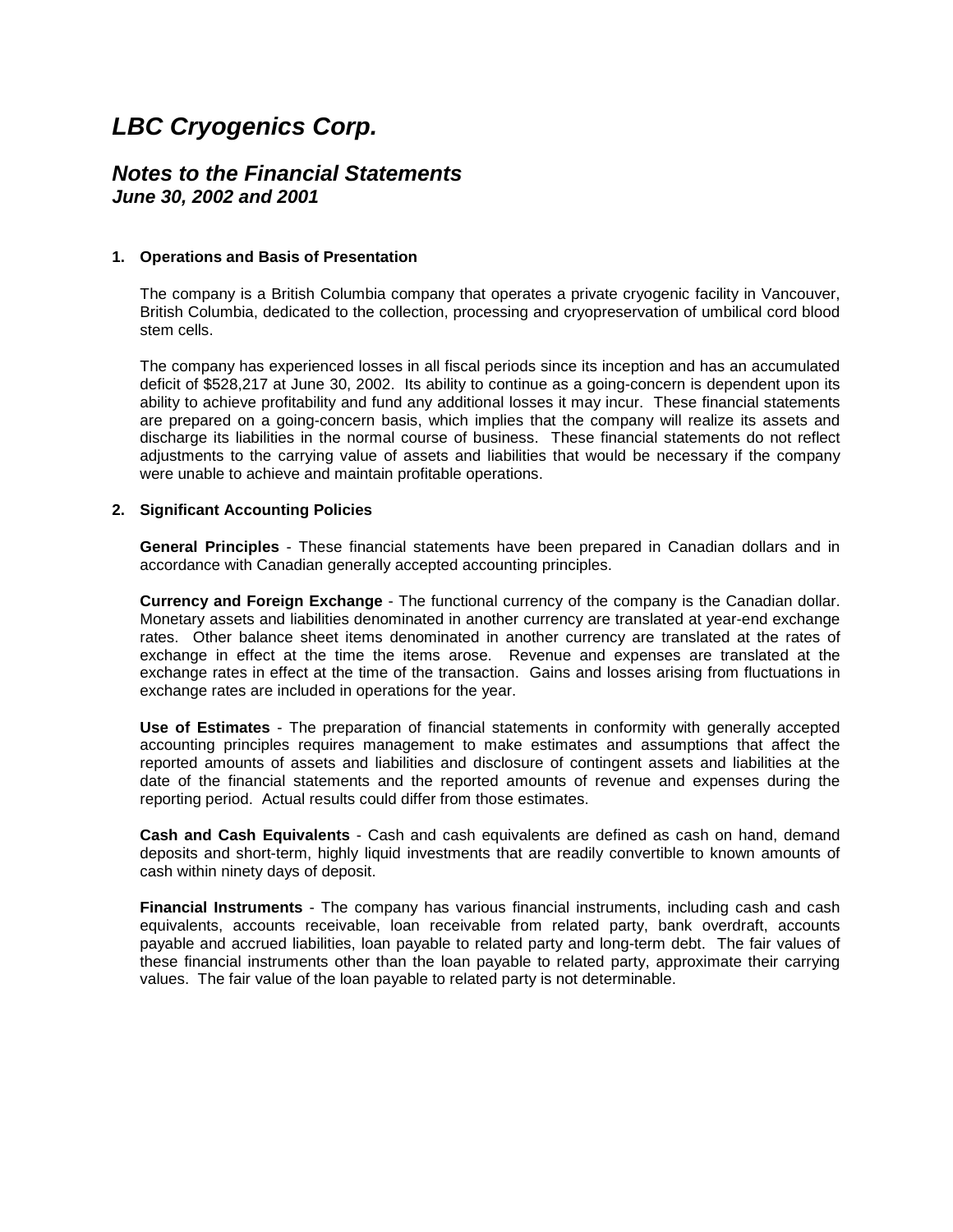#### <span id="page-22-0"></span>*Notes to the Financial Statements June 30, 2002 and 2001*

#### **2. Significant Accounting Policies (continued)**

**Capital Assets** - Capital assets are carried at cost less accumulated depreciation. Depreciation is charged to earnings using the straight-line method in amounts sufficient to depreciate the costs of capital assets over their estimated useful lives as follows:

 Laboratory and cryogenics equipment - 5 to 25 years Office equipment and furnishings – 3 to 10 years Leasehold improvements - 5 years.

**Revenue** – Revenue is recognized in the period during which the related services are performed. Storage revenue received in advance is deferred and allocated on a monthly basis to the storage period.

**Income Taxes** - Income taxes are calculated using the liability method of tax allocation accounting. Temporary differences arising from the difference between the tax basis of an asset or liability and its carrying amount on the balance sheet and unutilized losses carried forward are used to calculate future income tax liabilities or assets. Future income tax liabilities or assets are calculated using tax rates anticipated to apply in the periods that the temporary differences are expected to reverse. The carrying value of future income tax assets is limited to the amount that is more likely than not to be realized.

**Loss per Share** - The loss per share amounts have been calculated using the weighted average number of common shares outstanding during the year. Fully diluted loss per share has not been disclosed because the effect of common shares issuable upon the exercise of warrants and the conversion of preferred shares would not be dilutive.

#### **3. Loan Receivable from Related Party**

The loan receivable from related party is due from a director and officer of the company. The loan bears interest at 6% per annum and is repayable on demand. \$773 interest income has been included in revenue for the year ended June 30, 2002 (2001 - \$nil) in respect of this loan.

#### **4. Capital Assets**

|                                     |         | June 30, 2002 |          | 2001     |
|-------------------------------------|---------|---------------|----------|----------|
|                                     |         | Accumulated   | Net book | Net book |
|                                     | Cost    | depreciation  | value    | value    |
|                                     | \$      | \$            | \$       | \$       |
| Laboratory and cryogenics equipment | 377,009 | 45.865        | 331.144  | 87,886   |
| Office equipment and furnishings    | 13,078  | 9.239         | 3.839    | 4,411    |
| Leasehold improvements              | 3,774   | 3,484         | 290      | 2,265    |
| Total capital assets                | 393,861 | 58.588        | 335.273  | 94,562   |

During the year ended June 30, 2002 the company purchased cryogenics equipment from a director and officer of the company for \$26,000.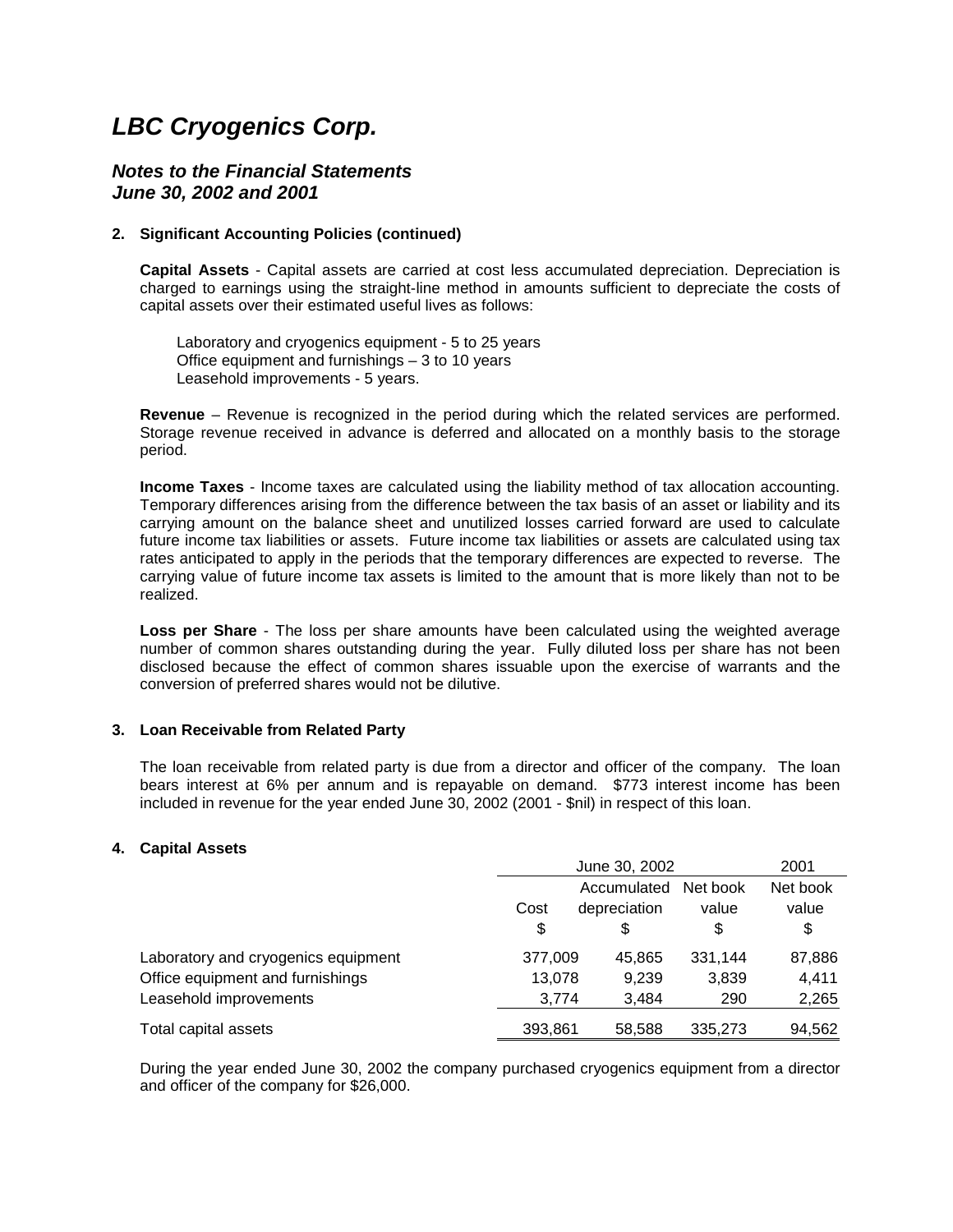#### <span id="page-23-0"></span>*Notes to the Financial Statements June 30, 2002 and 2001*

#### **5. Loan Payable to Related Party**

The loan payable to related party is owed to a significant shareholder of the company. There are no interest or repayment terms.

#### **6. Long-Term Debt**

The long-term debt comprises a debenture that bears interest at bank prime rate plus 2% per annum. A \$16,000 payment is due on October 15, 2002 and the balance of \$73,000 is due on October 15, 2003. All of the assets and undertaking of the company have been pledged as collateral for loans under the debenture.

#### **7. Share Capital**

#### Preferred Shares

During the year ended June 30, 2002 the company issued 420,000 preferred shares for net proceeds of \$420 (2001 - 100,000 shares, \$100).

The preferred shares vote equally with the common shares. The preferred shares are not entitled to receive dividends but participate in the distribution of the assets of the company upon wind-up or other dissolution at the rate of 0.4% of the amount being distributed per common share. Each preferred share is convertible at the option of the holder into one common share upon payment of an additional \$0.009 to the company.

If the company intends to file a preliminary prospectus, or the preferred shares have been issued and outstanding for three years, then the company has the right to cancel any preferred shares that have not been converted into common shares on the earlier of: the day before the preliminary prospectus is filed, and three years after the initial issuance of the preferred shares.

3,000,000 of the preferred shares are also subject to agreements that provide that the shares cannot be converted into common shares until various dates and may be cancelled if the holder ceases to be actively involved with the company.

|                               |                                             | Number of shares convertible into common shares |                                                 |                                                 |
|-------------------------------|---------------------------------------------|-------------------------------------------------|-------------------------------------------------|-------------------------------------------------|
| Holder of<br>preferred shares | Total number<br>of preferred<br>shares held | at<br>June 30, 2002                             | during the 12<br>months ending<br>June 30, 2003 | during the 12<br>months ending<br>June 30, 2004 |
|                               |                                             |                                                 |                                                 |                                                 |
| Piers Axtell                  | 2,000,000                                   | 1,000,000                                       | 1,000,000                                       |                                                 |
| George Westwood               | 500,000                                     | 250,000                                         | 250,000                                         |                                                 |
| Henry Owens                   | 250,000                                     | 125,000                                         | 75,000                                          | 50,000                                          |
| Leon Markham                  | 250,000                                     | 75,000                                          | 100,000                                         | 75,000                                          |
| Total                         | 3,000,000                                   | 1,450,000                                       | 1,425,000                                       | 125,000                                         |

#### Special Warrants

During the year ended June 30, 2002 the company issued 1,143,250 special warrants at \$0.40 per warrant for gross proceeds of \$457,300. Issue costs of \$73,496 were incurred in connection with the issuance of the warrants, for net proceeds of \$383,804. Each special warrant is convertible into one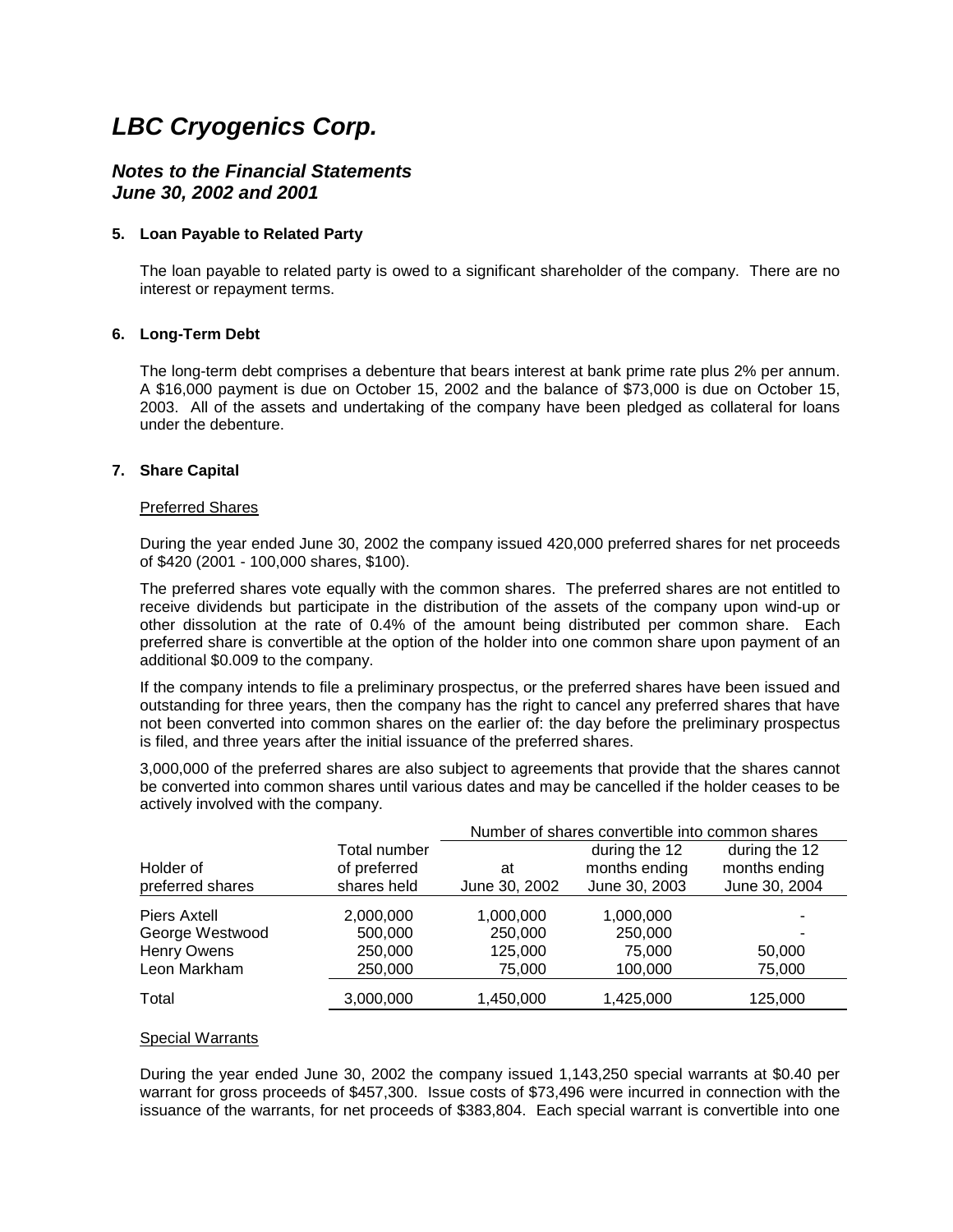#### *Notes to the Financial Statements June 30, 2002 and 2001*

#### **7. Share Capital (continued)**

common share until April 17, 2012 without payment of additional consideration. Any special warrants not converted into common shares by the earlier of five business days after the company receives a receipt for a prospectus qualifying the issuance of common shares pursuant to the conversion of special warrants and April 17, 2012 will be automatically converted into common shares. There are no voting or participation rights attached to the special warrants.

#### Agent's Warrants

The sales agent for a portion of the special warrants issued received warrants to purchase up to 150,000 common shares of the company at \$0.40 per share until April 17, 2003 or at \$0.46 per share until April 17, 2004.

#### **8. Income Taxes**

The potential benefits arising from differences in the tax and accounting bases of capital assets and from non-capital losses and other deductions carried forward for income tax purposes have been recognized as future income tax assets. As it is more likely than not that all or a portion of the future income tax assets will not be realized, a valuation allowance has been provided for the full value of the future income tax assets.

The components of the company's future income tax assets are as follows.

|                                    | 2002    | 2001    |
|------------------------------------|---------|---------|
|                                    | \$      | \$      |
| Capital assets                     | 31,834  | 26,826  |
| Non-capital losses carried forward | 150,637 | 145,267 |
| Deferred financing costs           | 25,871  |         |
| Total future income tax assets     | 208,342 | 172,093 |
| Valuation allowance                | 208,342 | 172,093 |
| Net book value                     |         |         |

The company has non-capital losses available to reduce future taxable income of \$342,357 which expire as follows:

| June 30, 2006 | \$172,733 |
|---------------|-----------|
| 2007          | 125.401   |
| 2008          | 32.018    |
| 2009          | 12,205    |